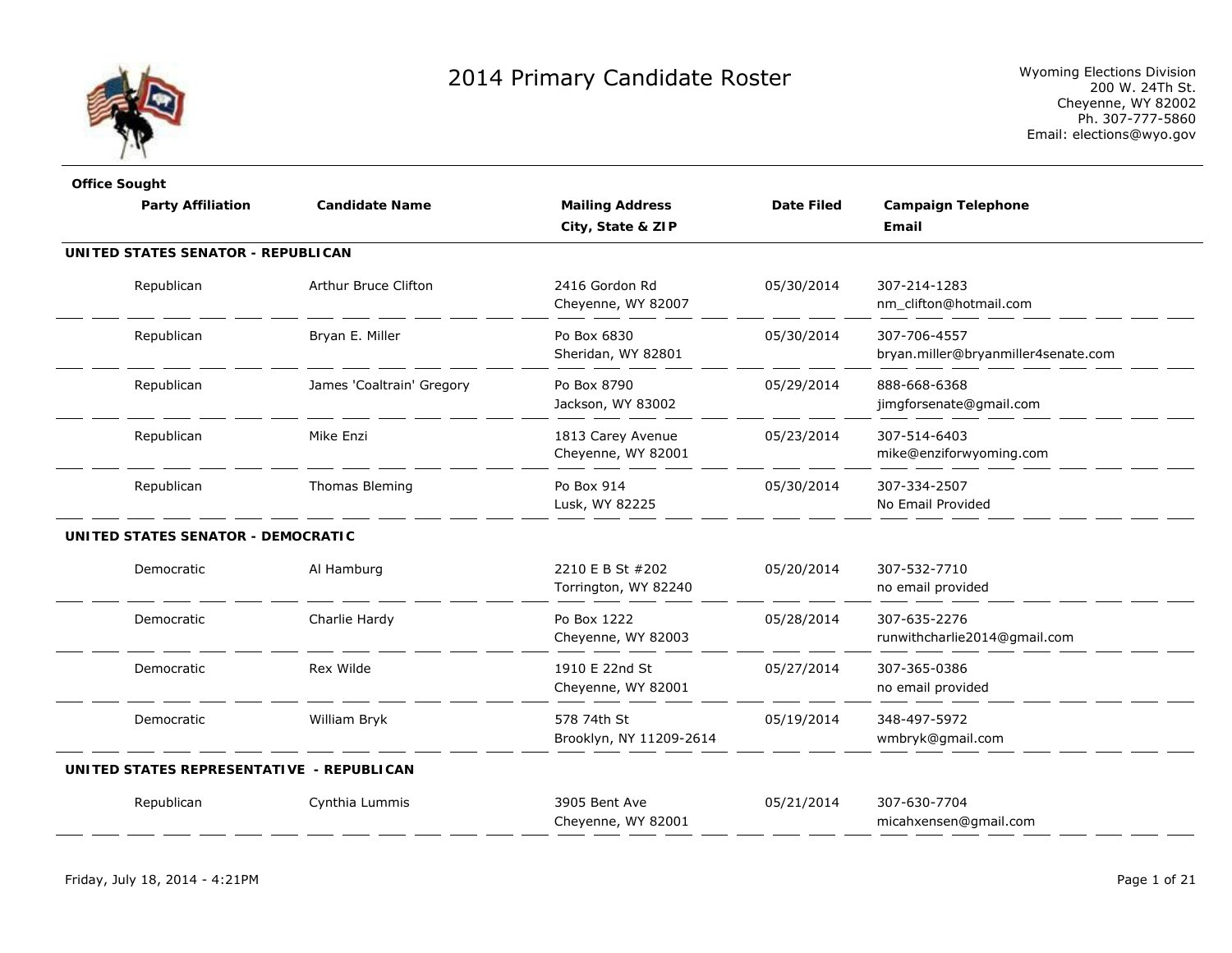

| jasonasenteneyforcongress@gmail.com   |
|---------------------------------------|
|                                       |
|                                       |
|                                       |
|                                       |
|                                       |
|                                       |
|                                       |
|                                       |
|                                       |
|                                       |
|                                       |
| mattmead@meadforgovernor.com          |
|                                       |
| taylorhaynesforgovernor2014@gmail.com |
|                                       |
|                                       |
|                                       |
|                                       |
|                                       |
|                                       |
|                                       |
| ed@buchananforsecretaryofstate.com    |
|                                       |
|                                       |
|                                       |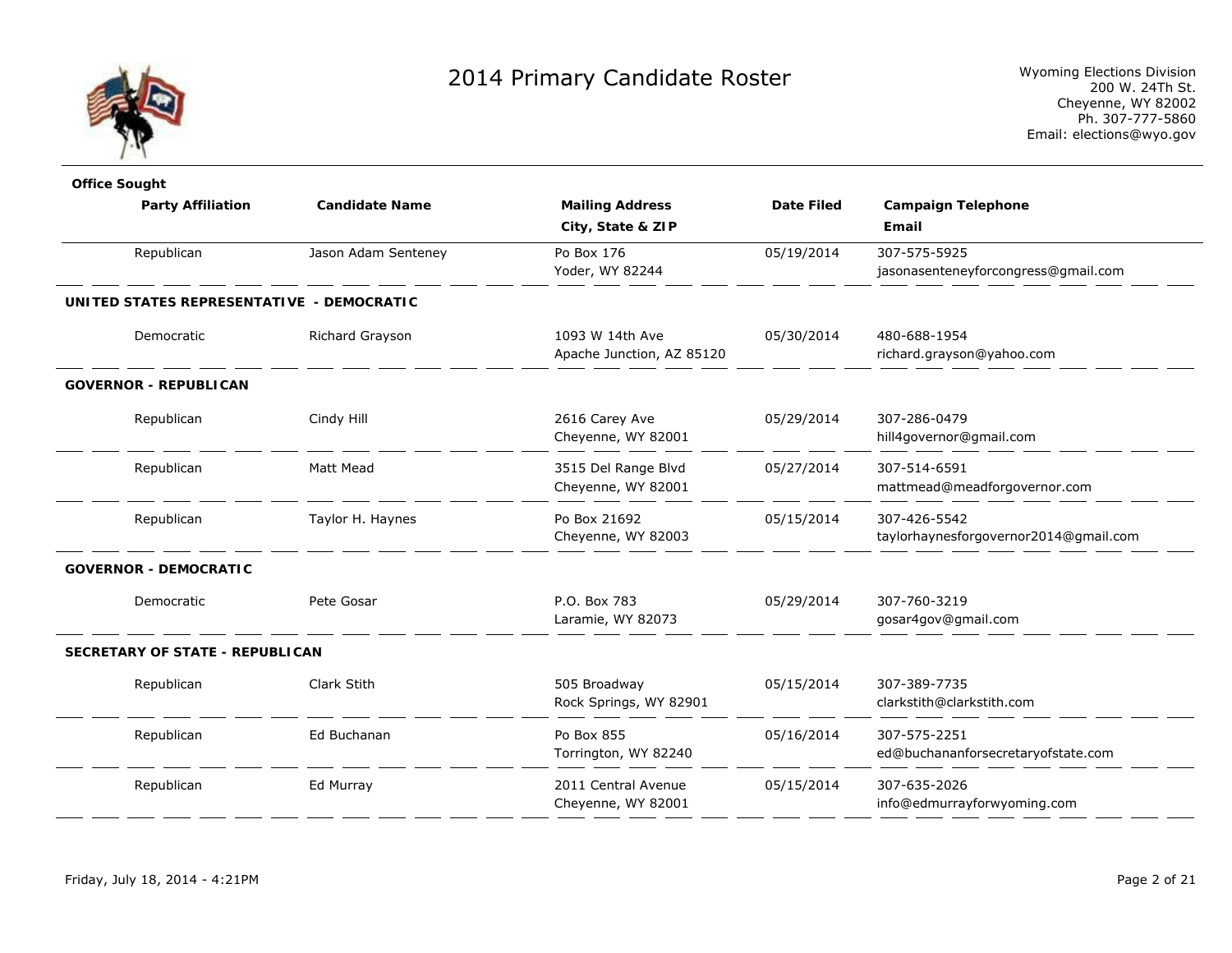

| <b>Office Sought</b>                              |                       |                        |                   |                                  |
|---------------------------------------------------|-----------------------|------------------------|-------------------|----------------------------------|
| <b>Party Affiliation</b>                          | <b>Candidate Name</b> | <b>Mailing Address</b> | <b>Date Filed</b> | <b>Campaign Telephone</b>        |
|                                                   |                       | City, State & ZIP      |                   | Email                            |
| Republican                                        | Pete Illoway          | 839 Ridgeland St       | 05/20/2014        | 307-514-3785                     |
|                                                   |                       | Cheyenne, WY 82009     |                   | pete@peteilloway.com             |
| STATE AUDITOR - REPUBLICAN                        |                       |                        |                   |                                  |
| Republican                                        | Cynthia I. Cloud      |                        | 05/15/2014        | 307-250-2146                     |
|                                                   |                       |                        |                   | cirrus1438@bresnan.net           |
| <b>STATE TREASURER - REPUBLICAN</b>               |                       |                        |                   |                                  |
| Republican                                        | Mark Gordon           | 779 Us Hwy 16 E        | 05/16/2014        | 307-621-0095                     |
|                                                   |                       | Buffalo, WY 82834-0000 |                   | mark@markgordon4wyoming.com      |
| Republican                                        | Ron Redo              | Po Box 4142            | 05/30/2014        | 307-287-1385                     |
|                                                   |                       | Cheyenne, WY 82003     |                   | ronredo4@gmail.com               |
| SUPERINTENDENT OF PUBLIC INSTRUCTION - REPUBLICAN |                       |                        |                   |                                  |
| Republican                                        | <b>Bill Winney</b>    | Po Box 334             | 05/20/2014        | 307-413-1506                     |
|                                                   |                       | Bondurant, WY 82922    |                   | bill.winney@hotmail.com          |
| Republican                                        | Jillian Balow         | 2501 Sweetwater Trl    | 05/15/2014        | 307-828-1472                     |
|                                                   |                       | Cheyenne, WY 82009     |                   | jillian4supt@gmail.com           |
| Republican                                        | Sheryl Lain           | 6904 Pointe Pinnacle   | 05/30/2014        | 307-631-0637                     |
|                                                   |                       | Cheyenne, WY 82009     |                   | sheryl@lainforsuperintendent.com |
| SUPERINTENDENT OF PUBLIC INSTRUCTION - DEMOCRATIC |                       |                        |                   |                                  |
| Democratic                                        | Mike Ceballos         | 700 Brittany Dr        | 05/15/2014        | 307-632-1631                     |
|                                                   |                       | Cheyenne, WY 82009     |                   | mikeforeducation@gmail.com       |
| <b>STATE SENATOR 01 - REPUBLICAN</b>              |                       |                        |                   |                                  |
| Republican                                        | Judy McCullough       | 116 D Road             | 05/16/2014        | 307-756-3249                     |
|                                                   |                       | Moorcroft, WY 82721    |                   | jmccullough@collinscom.net       |
|                                                   |                       |                        |                   |                                  |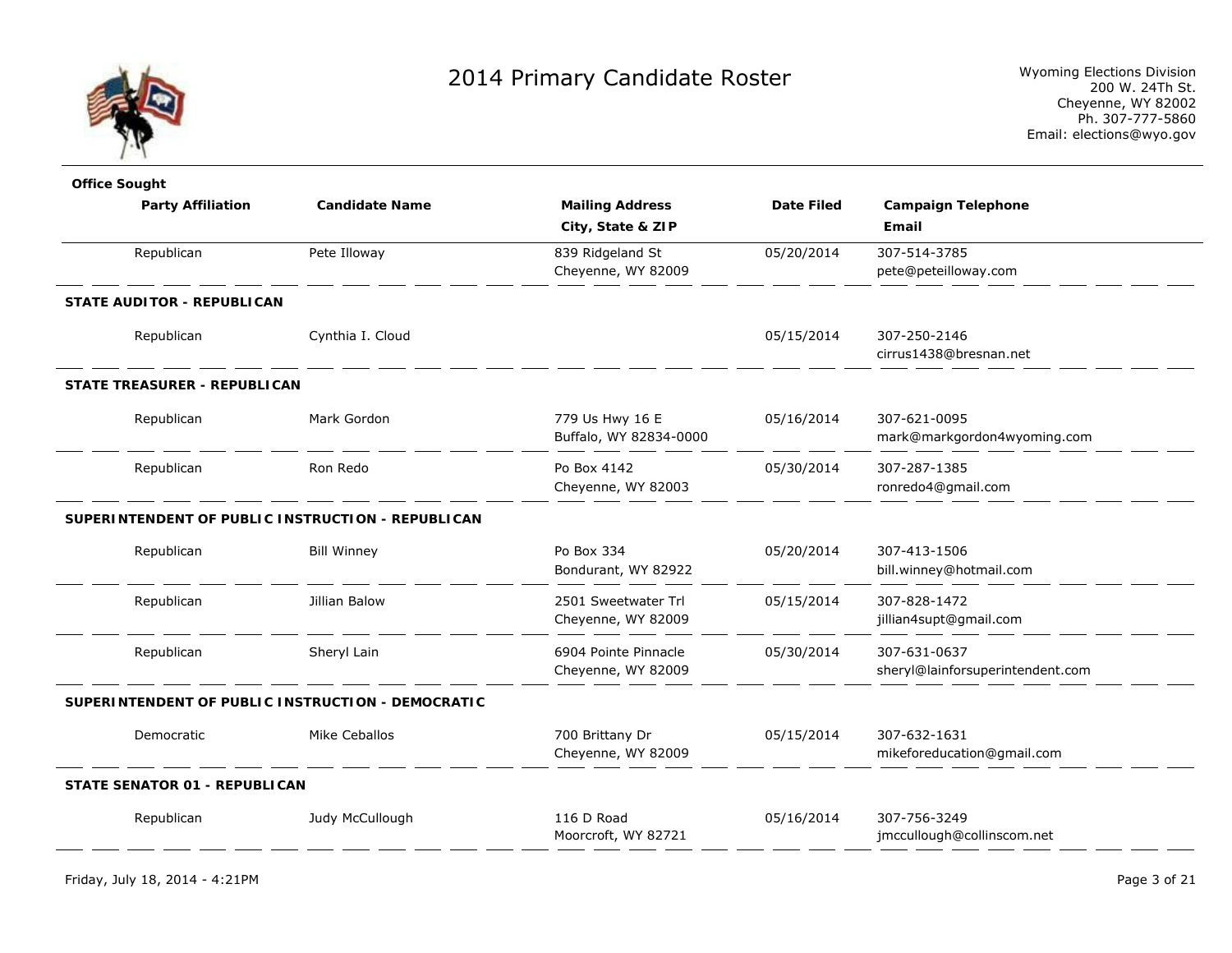

| <b>Office Sought</b>                 |                       |                                             |                   |                                              |
|--------------------------------------|-----------------------|---------------------------------------------|-------------------|----------------------------------------------|
| <b>Party Affiliation</b>             | <b>Candidate Name</b> | <b>Mailing Address</b><br>City, State & ZIP | <b>Date Filed</b> | <b>Campaign Telephone</b><br>Email           |
| Republican                           | Ogden Driskill        | Po Box 155<br>Devils Tower, WY 82714        | 05/15/2014        | 307-680-5555<br>driskill@rtconnect.net       |
| Republican                           | Tony Johnson          | Po Box 281<br>Rozet, WY 82727               | 05/16/2014        | 307-680-4590<br>jesusislord@collinscom.net   |
| STATE SENATOR 03 - REPUBLICAN        |                       |                                             |                   |                                              |
| Republican                           | <b>Curt Meier</b>     | 4721 Road 18<br>La Grange, WY 82221         | 05/15/2014        | 307-834-2447<br>curtismeier@ymail.com        |
| STATE SENATOR 05 - REPUBLICAN        |                       |                                             |                   |                                              |
| Republican                           | Fred Emerich          | Po Box 903<br>Cheyenne, WY 82003            | 05/15/2014        | 307-634-8783<br>fred.emerich@bresnan.net     |
| Republican                           | Lynn Hutchings        | Po Box 9603<br>Cheyenne, WY 82003           | 05/15/2014        | 307-316-0858<br>hutchingsforsenate@gmail.com |
| STATE SENATOR 07 - REPUBLICAN        |                       |                                             |                   |                                              |
| Republican                           | Stephan Pappas        | 1500 E 22nd St<br>Cheyenne, WY 82001        | 05/15/2014        | 307-637-5227<br>spappas@pappasarchitects.com |
| STATE SENATOR 07 - DEMOCRATIC        |                       |                                             |                   |                                              |
| Democratic                           | Dameione S. Cameron   | 1205 E 20th St<br>Cheyenne, WY 82001        | 05/21/2014        | 307-760-9428<br>info@cameronforsenate.com    |
| <b>STATE SENATOR 09 - DEMOCRATIC</b> |                       |                                             |                   |                                              |
| Democratic                           | Chris Rothfuss        | Po Box 1791<br>Laramie, WY 82070            | 05/15/2014        | 307-399-3556<br>rothfuss@wyoming.com         |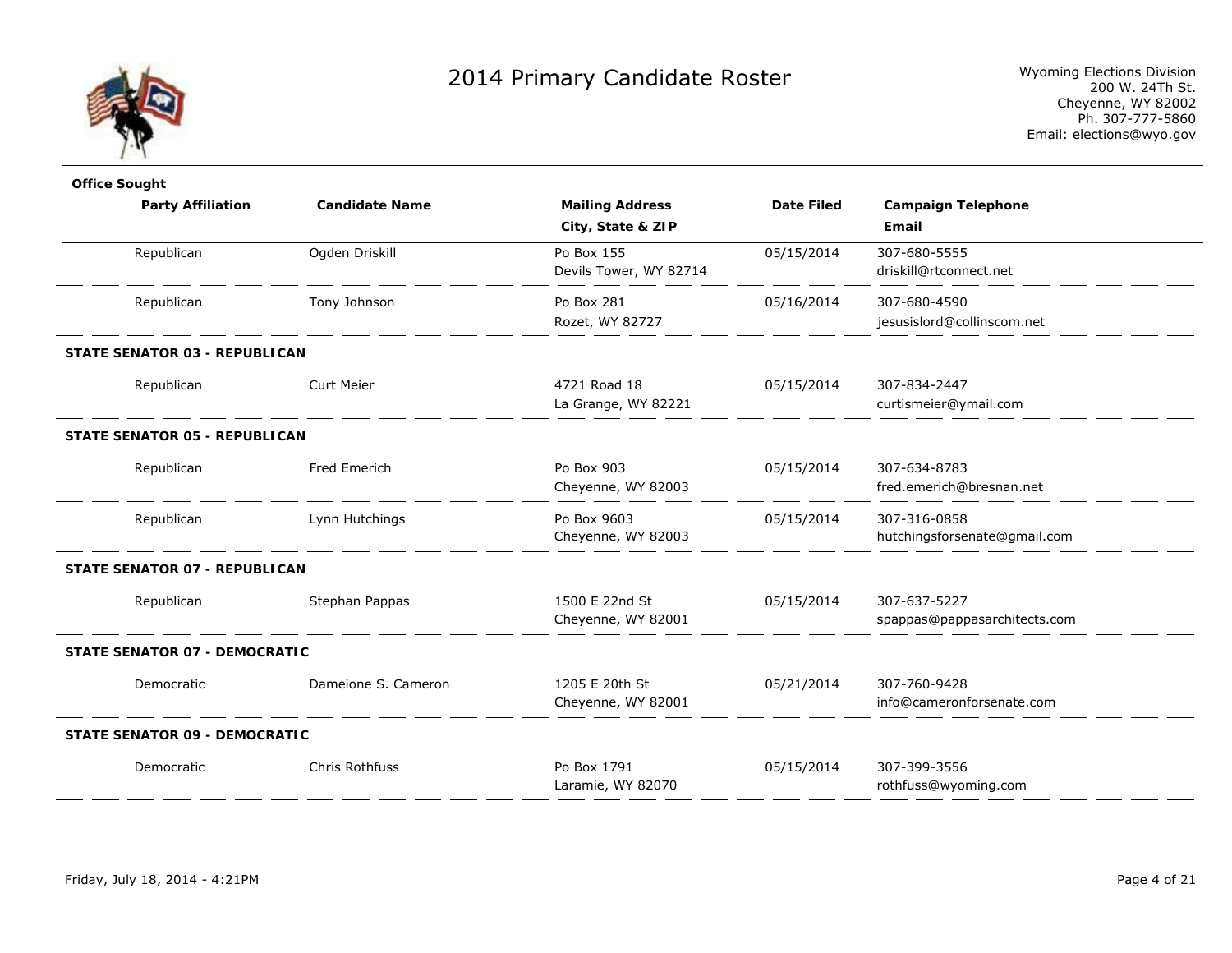

| <b>Office Sought</b>                 |                       |                                               |                   |                                         |  |
|--------------------------------------|-----------------------|-----------------------------------------------|-------------------|-----------------------------------------|--|
| <b>Party Affiliation</b>             | <b>Candidate Name</b> | <b>Mailing Address</b>                        | <b>Date Filed</b> | <b>Campaign Telephone</b>               |  |
|                                      |                       | City, State & ZIP                             |                   | Email                                   |  |
| STATE SENATOR 11 - REPUBLICAN        |                       |                                               |                   |                                         |  |
| Republican                           | Larry Hicks           | Po Box 413<br>Baggs, WY 82321                 | 05/15/2014        | 307-383-7192<br>lhickshunts@yahoo.com   |  |
| <b>STATE SENATOR 13 - DEMOCRATIC</b> |                       |                                               |                   |                                         |  |
| Democratic                           | John M. Hastert       | Po Box 472<br>Green River, WY 82935           | 05/15/2014        | 307-871-1001<br>jhastert2@wyoming.com   |  |
| STATE SENATOR 15 - REPUBLICAN        |                       |                                               |                   |                                         |  |
| Republican                           | Karl Allred           | P. O. Box 508<br>Evanston, WY 82931           | 05/15/2014        | 307-288-0069<br>karl.allred@prodigy.net |  |
| Republican                           | Paul R. Barnard       | 246 Aspen Hills Ct<br>Evanston, WY 82930      | 05/29/2014        | 307-789-9742<br>paul.barnard@wyoleg.gov |  |
| <b>STATE SENATOR 15 - DEMOCRATIC</b> |                       |                                               |                   |                                         |  |
| Democratic                           | <b>Bret McCoy</b>     | Po Box 2491<br>Evanston, WY 82931             | 05/16/2014        | 307-679-8962<br>bret_mccoy@msn.com      |  |
| STATE SENATOR 17 - REPUBLICAN        |                       |                                               |                   |                                         |  |
| Republican                           | Leland Christensen    | 220 W Alta Ski Hill Rd<br>Alta, WY 83414-0000 | 05/15/2014        | 307-353-8204<br>lelandchris59@gmail.com |  |
| <b>STATE SENATOR 19 - REPUBLICAN</b> |                       |                                               |                   |                                         |  |
| Republican                           | R. Ray Peterson       | Po Box 193<br>Cowley, WY 82420                | 05/15/2014        | 307-548-6405<br>ray@officeshopinc.com   |  |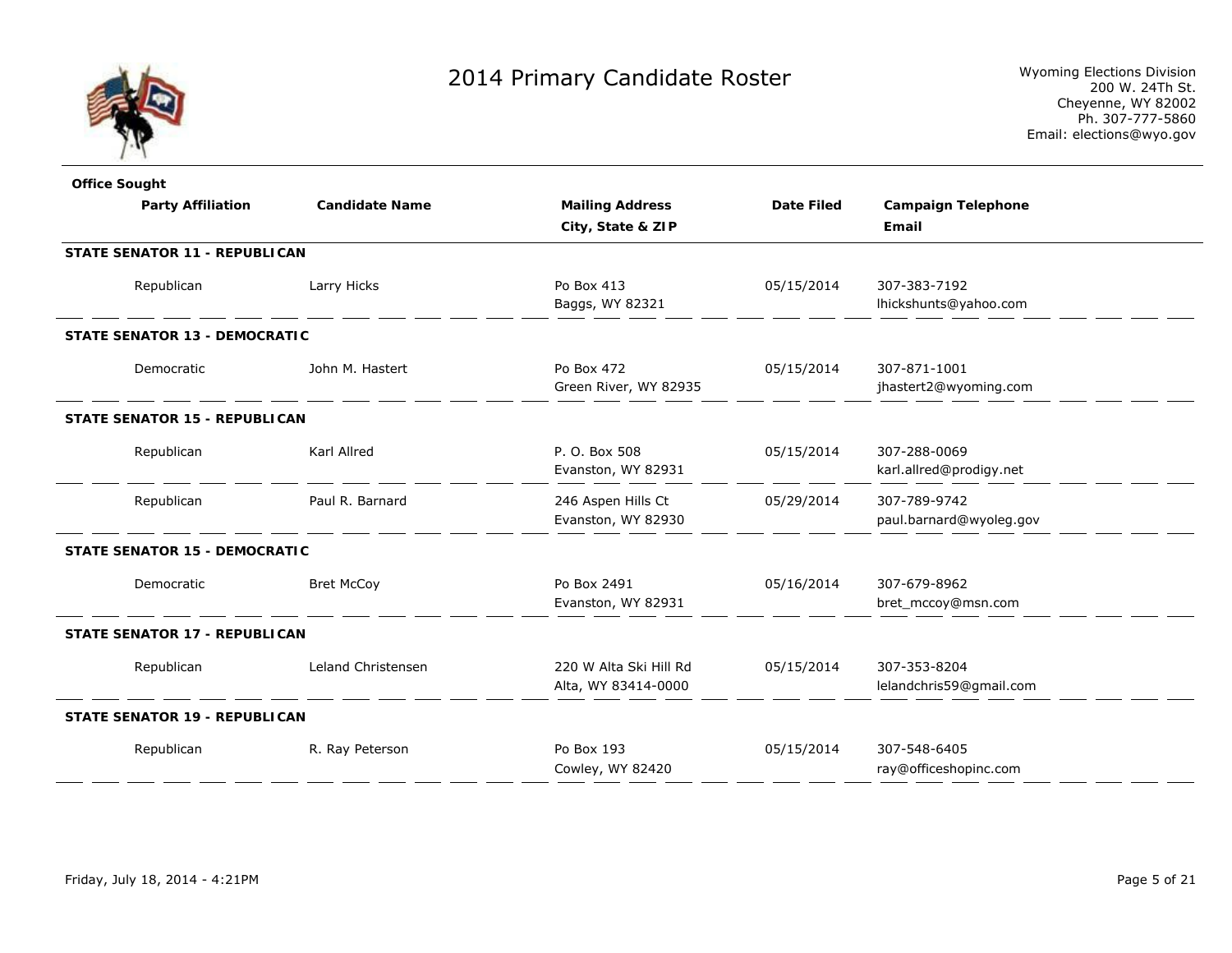

| <b>Office Sought</b>                 |                          |                        |                   |                              |
|--------------------------------------|--------------------------|------------------------|-------------------|------------------------------|
| <b>Party Affiliation</b>             | <b>Candidate Name</b>    | <b>Mailing Address</b> | <b>Date Filed</b> | <b>Campaign Telephone</b>    |
|                                      |                          | City, State & ZIP      |                   | Email                        |
| <b>STATE SENATOR 21 - REPUBLICAN</b> |                          |                        |                   |                              |
| Republican                           | <b>Bruce Burns</b>       | Po Box 6027            | 05/15/2014        | 307-672-6491                 |
|                                      |                          | Sheridan, WY 82801     |                   | bburns@dbburns.com           |
| <b>STATE SENATOR 23 - REPUBLICAN</b> |                          |                        |                   |                              |
| Republican                           | Jeff Raney               | 7010 Mather            | 05/27/2014        | 307-299-1929                 |
|                                      |                          | Gillette, WY 82718     |                   | jeancaca@bresnan.net         |
| Republican                           | Jeff Wasserburger        | 4300 Longhorn Ave      | 05/27/2014        | 307-680-2943                 |
|                                      |                          | Gillette, WY 82718     |                   | jwasserburger@ccsd.k12.wy.us |
| STATE SENATOR 25 - REPUBLICAN        |                          |                        |                   |                              |
| Republican                           | Allen Whiteman           | Po Box 26              | 05/27/2014        | 307-240-1172                 |
|                                      |                          | Riverton, WY 82501     |                   | doobeedoo58@hotmail.com      |
| Republican                           | Cale Case                | 787 S 4th St           | 05/15/2014        | 307-332-7623                 |
|                                      |                          | Lander, WY 82520       |                   | ccase@wyoming.com            |
| Republican                           | Jennifer McCarty         | 41 Iiams Rd            | 05/16/2014        | 307-332-9102                 |
|                                      |                          | Lander, WY 82520       |                   | jenmccarty2014@hotmail.com   |
| Republican                           | Joe Malek                | 39 Ray Lake Rd         | 05/16/2014        | 307-330-8443                 |
|                                      |                          | Lander, WY 82520       |                   | Imalek@wyoming.com           |
| STATE SENATOR 25 - DEMOCRATIC        |                          |                        |                   |                              |
| Democratic                           | Sergio A. Maldonado, Sr. | Po Box 1826            | 05/28/2014        | 307-349-8264                 |
|                                      |                          | Lander, WY 82520       |                   | sergioforsenate@gmail.com    |
| Democratic                           | Travis C. Brockie        | Po Box 401             | 05/30/2014        | 307-349-3645                 |
|                                      |                          | Ft Washakie, WY 82514  |                   | tcbrockie@yahoo.com          |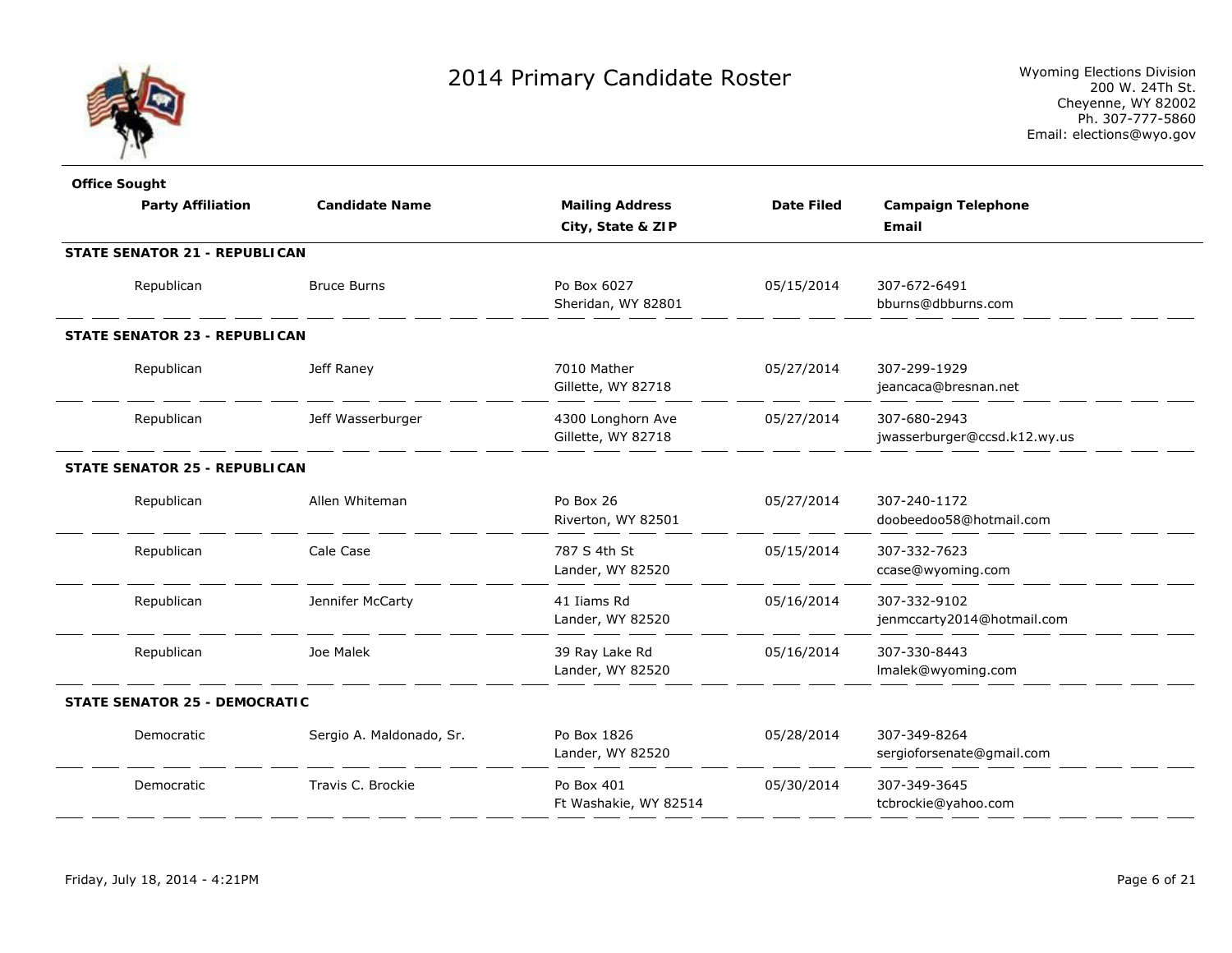

| <b>Office Sought</b>                 |                       |                                           |                   |                                                |
|--------------------------------------|-----------------------|-------------------------------------------|-------------------|------------------------------------------------|
| <b>Party Affiliation</b>             | <b>Candidate Name</b> | <b>Mailing Address</b>                    | <b>Date Filed</b> | <b>Campaign Telephone</b>                      |
|                                      |                       | City, State & ZIP                         |                   | Email                                          |
| <b>STATE SENATOR 27 - REPUBLICAN</b> |                       |                                           |                   |                                                |
| Republican                           | <b>Bill Landen</b>    | 2010 Kingsbury Dr<br>Casper, WY 82609     | 05/15/2014        | 307-237-4067<br>blanden@bresnan.net            |
| Republican                           | Kara Rae Linn         | 1471 Trojan Dr<br>Casper, WY 82609        | 05/29/2014        | 307-266-9239<br>klinn@wyoming.com              |
| <b>STATE SENATOR 29 - REPUBLICAN</b> |                       |                                           |                   |                                                |
| Republican                           | Bob Ide               | Po Box 1595<br>Casper, WY 82602           | 05/30/2014        | 307-235-2500<br>idelandleasing@qwestoffice.net |
| Republican                           | <b>Drew Perkins</b>   | 1133 Granada Ave<br>Casper, WY 82601      | 05/15/2014        | 307-234-1274<br>drewperkins08@gmail.com        |
| STATE REPRESENTATIVE 01 - REPUBLICAN |                       |                                           |                   |                                                |
| Republican                           | <b>Bruce Brown</b>    | Po Box 23<br>Devils Tower, WY 82714       | 05/16/2014        | 307-756-2860<br>brown4hd1@gmail.com            |
| Republican                           | <b>Ted Davis</b>      | Po Box 1377<br>Sundance, WY 82729         | 05/29/2014        | 307-283-3102<br>teddavis@rangeweb.net          |
| Republican                           | Tyler Lindholm        | Po Box 691<br>Sundance, WY 82729          | 05/16/2014        | 307-282-0968<br>tyler4hd1@gmail.com            |
| STATE REPRESENTATIVE 02 - REPUBLICAN |                       |                                           |                   |                                                |
| Republican                           | Hans Hunt             | 1347 Old Hwy 85<br>Newcastle, WY 82701    | 05/15/2014        | 307-746-8899<br>hans.hunt@wyoleg.gov           |
| STATE REPRESENTATIVE 03 - REPUBLICAN |                       |                                           |                   |                                                |
| Republican                           | Doug Gerard           | 5601 Stone Gate Ave<br>Gillette, WY 82718 | 05/16/2014        | 307-682-4909<br>douglas@douglasgerard.com      |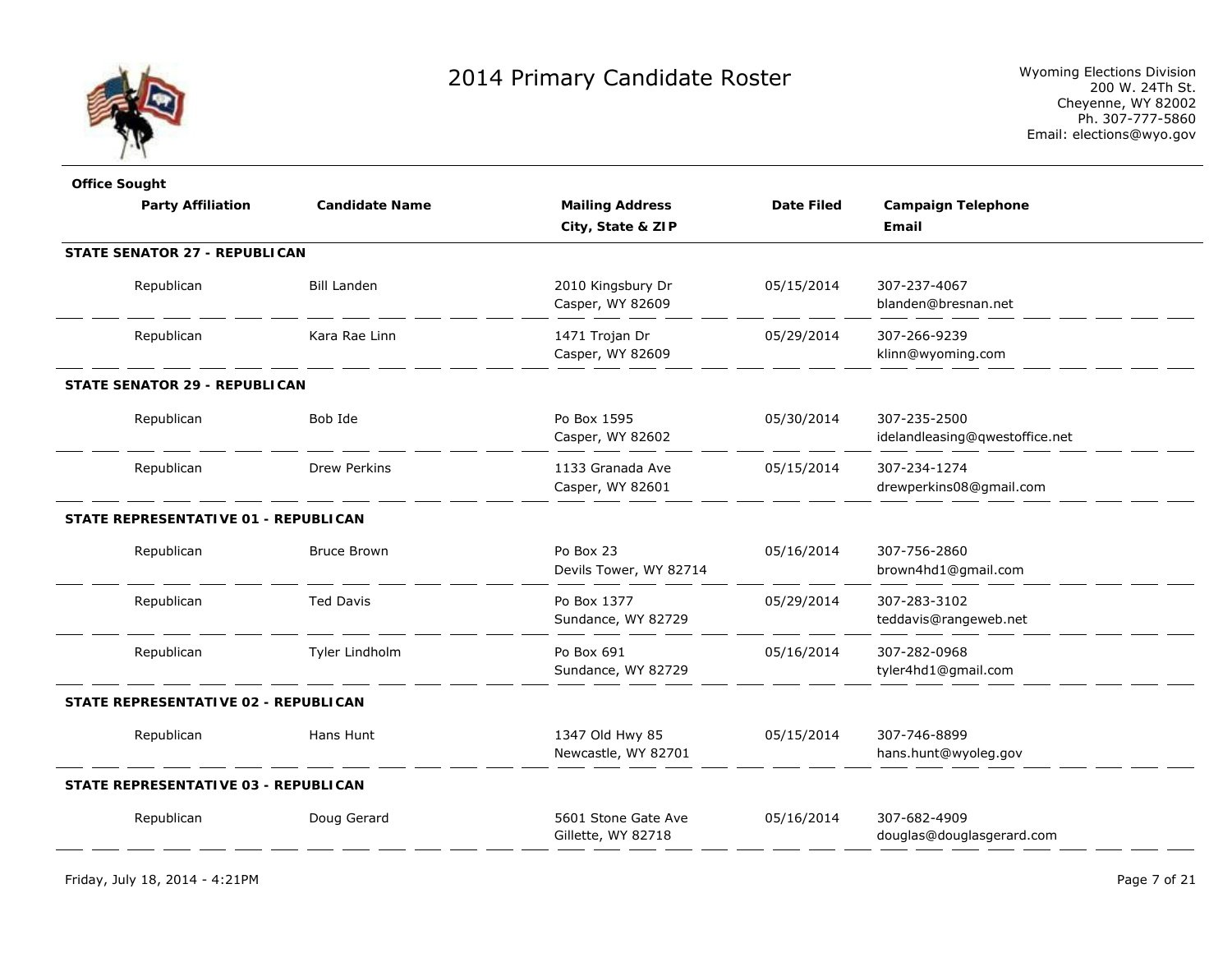

| <b>Office Sought</b>                 |                       |                                                    |                   |                                             |
|--------------------------------------|-----------------------|----------------------------------------------------|-------------------|---------------------------------------------|
| <b>Party Affiliation</b>             | <b>Candidate Name</b> | <b>Mailing Address</b>                             | <b>Date Filed</b> | <b>Campaign Telephone</b>                   |
|                                      |                       | City, State & ZIP                                  |                   | Email                                       |
| Republican                           | <b>Eric Barlow</b>    | 1625 A Buffalo Cut Across Rd<br>Gillette, WY 82718 | 05/15/2014        | 307-682-9639<br>barlow@vcn.com              |
| STATE REPRESENTATIVE 04 - REPUBLICAN |                       |                                                    |                   |                                             |
| Republican                           | Dan R. Kirkbride      | Po Box 37<br>Chugwater, WY 82210                   | 05/15/2014        | 307-331-2265<br>danleydoright@gmail.com     |
| STATE REPRESENTATIVE 05 - REPUBLICAN |                       |                                                    |                   |                                             |
| Republican                           | Cheri Steinmetz       | Po Box 101<br>Lingle, WY 82223                     | 05/16/2014        | 307-837-3006<br>steinmetzforhouse@gmail.com |
| Republican                           | <b>Matt Teeters</b>   | 1520 Rd 70<br>Lingle, WY 82223                     | 05/16/2014        | 307-534-5704<br>matt.teeters@wyoleg.gov     |
| STATE REPRESENTATIVE 06 - REPUBLICAN |                       |                                                    |                   |                                             |
| Republican                           | Chris Sorge           | 168 Cold Springs Rd Lot 9<br>Douglas, WY 82633     | 05/27/2014        | 307-359-8506<br>votesorge@hotmail.com       |
| Republican                           | James W. Noblin, Jr.  | P.O. Box 381<br>Douglas, WY 82633                  | 05/28/2014        | 307-351-2794<br>jwblaster@yahoo.com         |
| Republican                           | Richard L Cannady     | Po Box 1597<br>Glenrock, WY 82637                  | 05/15/2014        | 307-436-5355<br>richard.cannady@wyoleg.gov  |
| STATE REPRESENTATIVE 06 - DEMOCRATIC |                       |                                                    |                   |                                             |
| Democratic                           | Liz Batton            | 100 N 2nd St<br>Douglas, WY 82633                  | 05/22/2014        | 307-358-3660<br>deltiger2000@aol.com        |
| STATE REPRESENTATIVE 07 - REPUBLICAN |                       |                                                    |                   |                                             |
| Republican                           | Sue Wilson            | 1207 Crestview Dr<br>Cheyenne, WY 82009            | 05/15/2014        | 307-316-7497<br>sue@wilsonwyominghouse7.com |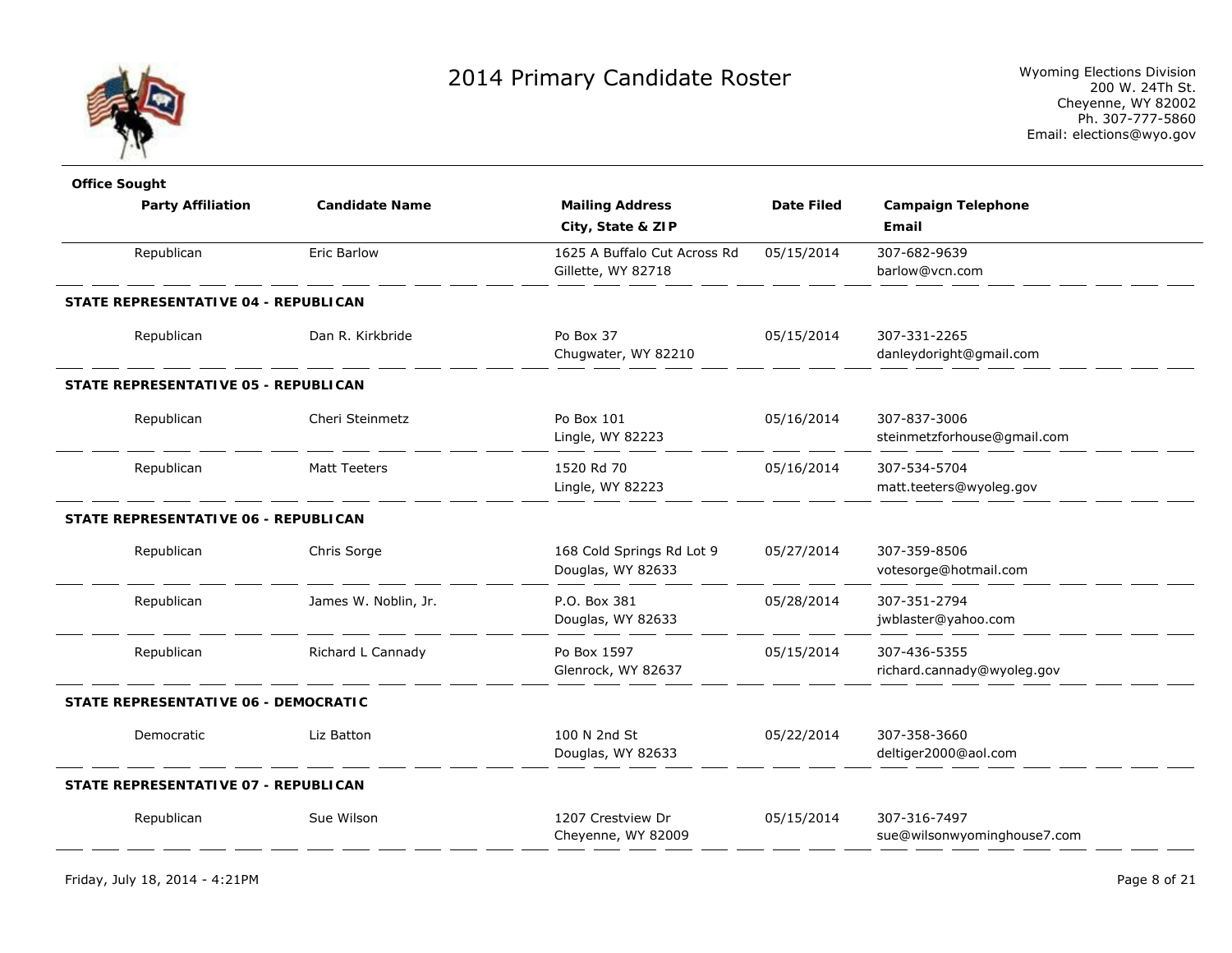

| <b>Office Sought</b>                 |                       |                                                  |                   |                                             |
|--------------------------------------|-----------------------|--------------------------------------------------|-------------------|---------------------------------------------|
| <b>Party Affiliation</b>             | <b>Candidate Name</b> | <b>Mailing Address</b>                           | <b>Date Filed</b> | <b>Campaign Telephone</b>                   |
|                                      |                       | City, State & ZIP                                |                   | Email                                       |
| STATE REPRESENTATIVE 08 - REPUBLICAN |                       |                                                  |                   |                                             |
| Republican                           | <b>Bob Nicholas</b>   | 6225 Mountainview Dr<br>Cheyenne, WY 82009       | 05/15/2014        | 307-634-6057<br>bob@proformtech.com         |
| STATE REPRESENTATIVE 09 - REPUBLICAN |                       |                                                  |                   |                                             |
| Republican                           | David Zwonitzer       | 4204 Dell Range Blvd<br>Cheyenne, WY 82009       | 05/15/2014        | 307-635-7247<br>zwonit@aol.com              |
| Republican                           | Kelly G. Sebastian    | 5020 Mountain Rd<br>Cheyenne, WY 82009           | 05/30/2014        | 307-701-1963<br>kellygsebastian@gmail.com   |
| STATE REPRESENTATIVE 09 - DEMOCRATIC |                       |                                                  |                   |                                             |
| Democratic                           | Mike Weiland          | 5118 Sagebrush Ave<br>Cheyenne, WY 82009         | 05/15/2014        | 307-637-7740<br>mweiland@bresnan.net        |
| STATE REPRESENTATIVE 10 - REPUBLICAN |                       |                                                  |                   |                                             |
| Republican                           | Anthony Bouchard      | 1740h Dell Range Blvd #149<br>Cheyenne, WY 82009 | 05/15/2014        | 307-316-7496<br>anthony@anthonybouchard.com |
| Republican                           | Donn L Edmunds        | 7309 E Pershing Blvd<br>Cheyenne, WY 82001       | 05/30/2014        | 307-630-4885<br>edmundsdmsa@yahoo.com       |
| Republican                           | John Eklund           | 2918 Us 85<br>Cheyenne, WY 82009                 | 05/15/2014        | 307-246-3251<br>eklund4house10@yahoo.com    |
| STATE REPRESENTATIVE 10 - DEMOCRATIC |                       |                                                  |                   |                                             |
| Democratic                           | Gaylan D. Wright Sr.  | 11070 Orchard Dr<br>Cheyenne, WY 82009           | 05/23/2014        | 307-286-9083<br>wrightforwyo@gmail.com      |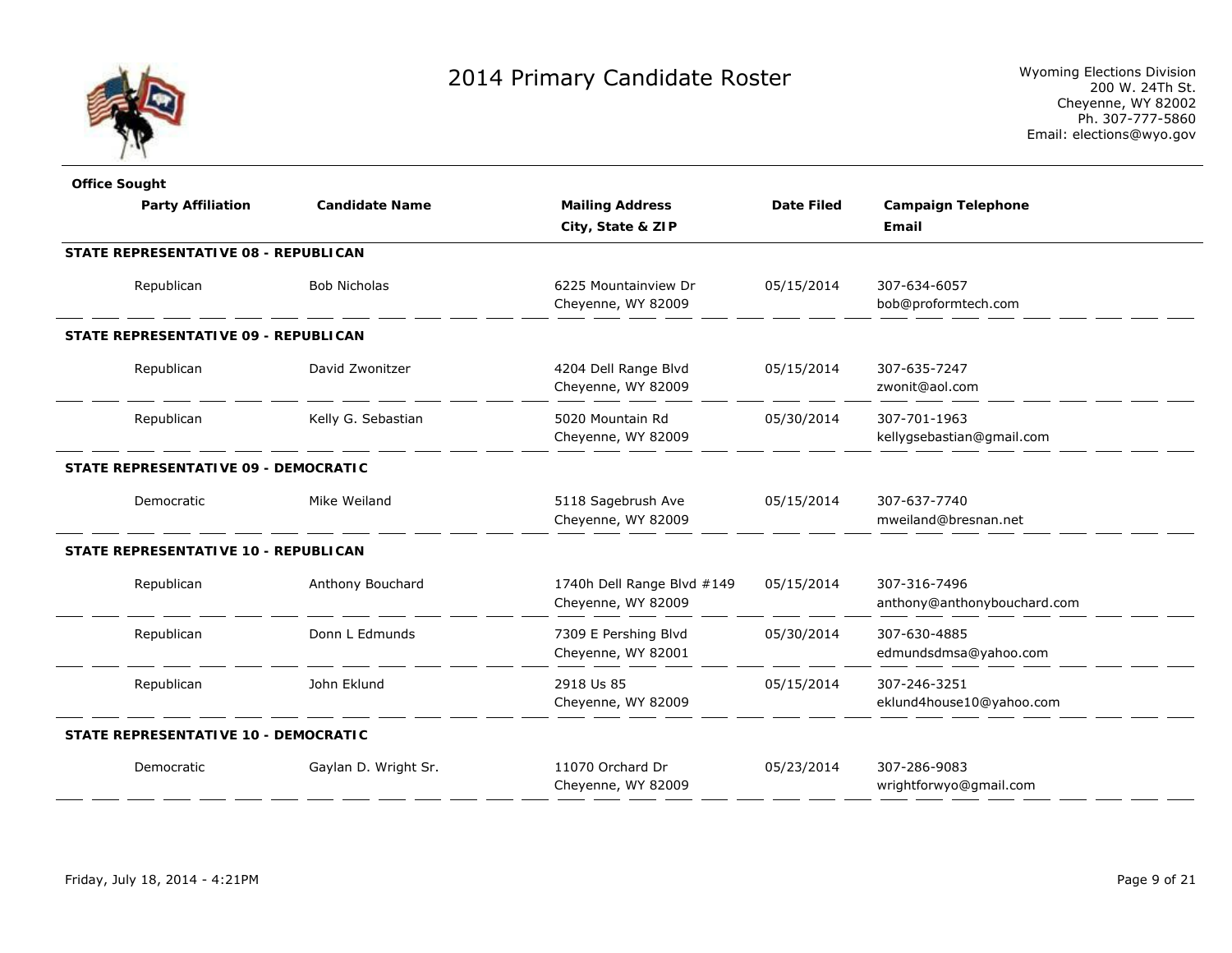

| <b>Office Sought</b>                        |                       |                            |                   |                            |
|---------------------------------------------|-----------------------|----------------------------|-------------------|----------------------------|
| <b>Party Affiliation</b>                    | <b>Candidate Name</b> | <b>Mailing Address</b>     | <b>Date Filed</b> | <b>Campaign Telephone</b>  |
|                                             |                       | City, State & ZIP          |                   | Email                      |
| <b>STATE REPRESENTATIVE 11 - REPUBLICAN</b> |                       |                            |                   |                            |
| Republican                                  | Phil Regeski          | 1740 Dell Range Blvd #454h | 05/30/2014        | 307-222-2011               |
|                                             |                       | Cheyenne, WY 82009         |                   | phil@philregeski.com       |
| STATE REPRESENTATIVE 11 - DEMOCRATIC        |                       |                            |                   |                            |
| Democratic                                  | Mary A. Throne        | Po Box 828                 | 05/16/2014        | 307-630-6728               |
|                                             |                       | Cheyenne, WY 82003         |                   | throneforhouse@gmail.com   |
| STATE REPRESENTATIVE 12 - DEMOCRATIC        |                       |                            |                   |                            |
| Democratic                                  | Lee R. Filer          | 265 Bent Ave               | 05/15/2014        | 307-421-9554               |
|                                             |                       | Cheyenne, WY 82007         |                   | Ir_filer@yahoo.com         |
| STATE REPRESENTATIVE 13 - DEMOCRATIC        |                       |                            |                   |                            |
| Democratic                                  | Cathy Connolly        | 1321 E Garfield St         | 05/15/2014        | 307-399-0482               |
|                                             |                       | Laramie, WY 82070          |                   | cathy@connollyforhouse.com |
| STATE REPRESENTATIVE 14 - REPUBLICAN        |                       |                            |                   |                            |
| Republican                                  | Kermit C. Brown       | Po Box 817                 | 05/15/2014        | 307-745-7358               |
|                                             |                       | Laramie, WY 82073          |                   | kbrown@wyoatty.com         |
| STATE REPRESENTATIVE 15 - REPUBLICAN        |                       |                            |                   |                            |
| Republican                                  | Donald Burkhart       | Po Box 852                 | 05/15/2014        | 307-324-6007               |
|                                             |                       | Rawlins, WY 82301          |                   | burkhart@wyoming.com       |
| STATE REPRESENTATIVE 16 - REPUBLICAN        |                       |                            |                   |                            |
| Republican                                  | Ruth Ann Petroff      | Po Box 2764                | 05/29/2014        | 307-690-3392               |
|                                             |                       | Jackson, WY 83001          |                   | rpetroff@wyoming.com       |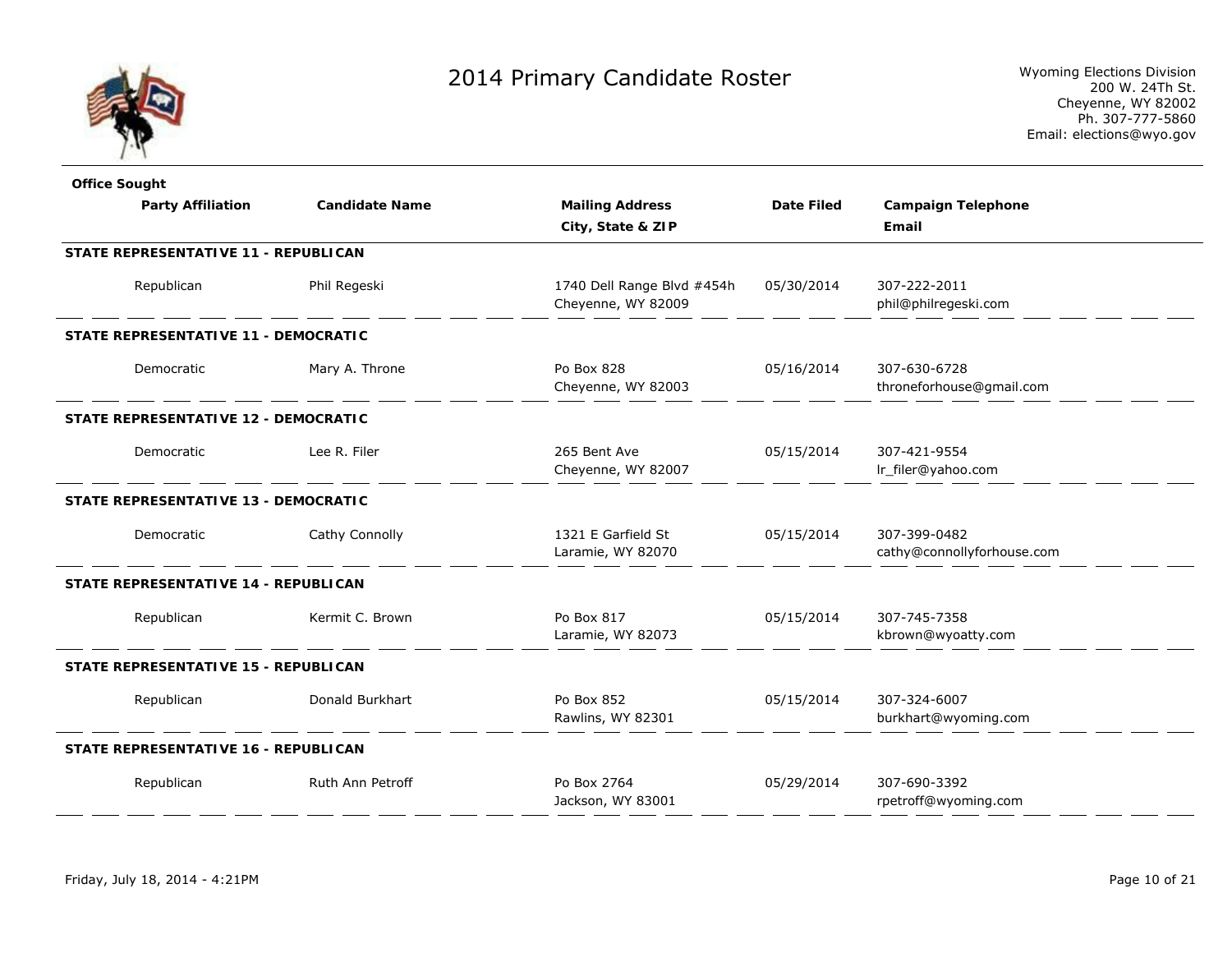

| <b>Office Sought</b>                        |                       |                                              |                   |                                          |  |
|---------------------------------------------|-----------------------|----------------------------------------------|-------------------|------------------------------------------|--|
| <b>Party Affiliation</b>                    | <b>Candidate Name</b> | <b>Mailing Address</b><br>City, State & ZIP  | <b>Date Filed</b> | <b>Campaign Telephone</b><br>Email       |  |
| STATE REPRESENTATIVE 17 - REPUBLICAN        |                       |                                              |                   |                                          |  |
| Republican                                  | Stephen Watt          | Po Box 1628<br>Rock Springs, WY 82902        | 05/28/2014        | 307-389-5793<br>stephenwatt105@yahoo.com |  |
| STATE REPRESENTATIVE 17 - DEMOCRATIC        |                       |                                              |                   |                                          |  |
| Democratic                                  | JoAnn Dayton          | 738 D St<br>Rock Springs, WY 82901           | 05/21/2014        | 307-382-5623<br>mdayto@msn.com           |  |
| <b>STATE REPRESENTATIVE 18 - REPUBLICAN</b> |                       |                                              |                   |                                          |  |
| Republican                                  | Fred A Baldwin        | 2009 Aspen Springs Rd<br>Kemmerer, WY 83101  | 05/15/2014        | 307-877-3687<br>fbald1@hotmail.com       |  |
| Republican                                  | Lyle L Williams       | 10360 Hwy 89 N<br>Evanston, WY 82930         | 05/15/2014        | 307-679-7762<br>lylew60@msn.com          |  |
| STATE REPRESENTATIVE 18 - DEMOCRATIC        |                       |                                              |                   |                                          |  |
| Democratic                                  | Michele Irwin         | Po Box 10<br>Green River, WY 82935           | 05/23/2014        | 307-870-5697<br>WyoBufGal@wildblue.net   |  |
| STATE REPRESENTATIVE 19 - REPUBLICAN        |                       |                                              |                   |                                          |  |
| Republican                                  | Allen Jaggi           | Po Box 326<br>Lyman, WY 82937                | 05/15/2014        | 307-786-2817<br>allen.jaggi@wyoleg.gov   |  |
| Republican                                  | Dan Jay Covolo        | Po Box 789<br>Lyman, WY 82937                | 05/28/2014        | 307-679-3185<br>covolod2009@hotmail.com  |  |
| STATE REPRESENTATIVE 19 - DEMOCRATIC        |                       |                                              |                   |                                          |  |
| Democratic                                  | Pete Roitz            | 3285 County Road 219<br>Ft Bridger, WY 82933 | 05/19/2014        | 307-782-7492<br>proitz@hotmail.com       |  |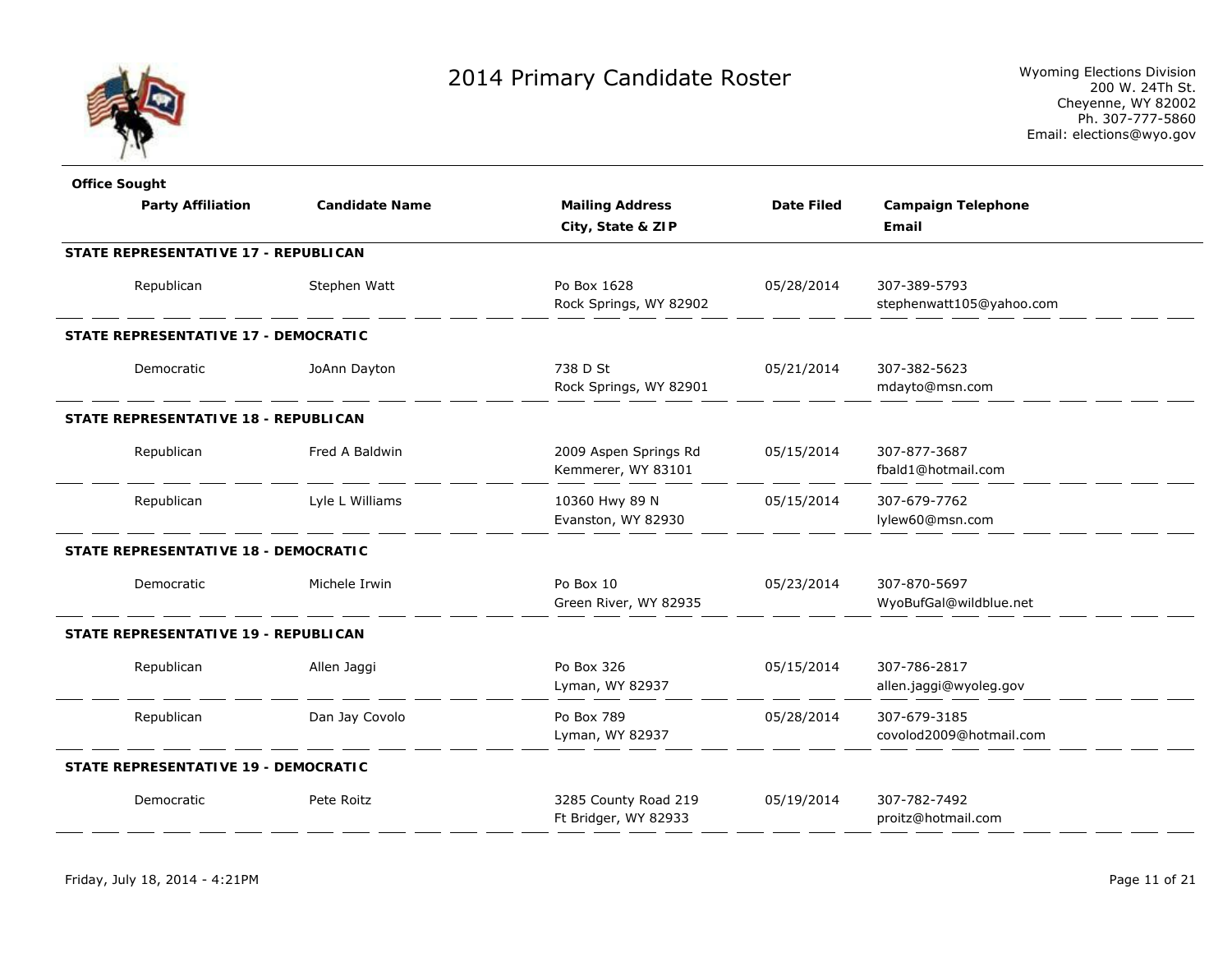

| <b>Office Sought</b>                 |                        |                                        |                   |                                           |
|--------------------------------------|------------------------|----------------------------------------|-------------------|-------------------------------------------|
| <b>Party Affiliation</b>             | <b>Candidate Name</b>  | <b>Mailing Address</b>                 | <b>Date Filed</b> | <b>Campaign Telephone</b>                 |
|                                      |                        | City, State & ZIP                      |                   | Email                                     |
| STATE REPRESENTATIVE 20 - REPUBLICAN |                        |                                        |                   |                                           |
| Republican                           | <b>Albert Sommers</b>  | Po Box 1608<br>Pinedale, WY 82941      | 05/15/2014        | 307-360-7060<br>albert@albertsommers.com  |
| STATE REPRESENTATIVE 21 - REPUBLICAN |                        |                                        |                   |                                           |
| Republican                           | Robert McKim           | 10964 Wy238<br>Afton, WY 83110         | 05/15/2014        | 307-885-3733<br>robert.mckim@wyoleg.gov   |
| STATE REPRESENTATIVE 22 - REPUBLICAN |                        |                                        |                   |                                           |
| Republican                           | Marti Halverson        | Po Box 5009<br>Etna, WY 83118          | 05/15/2014        | 307-413-5236<br>mhalverson@silverstar.com |
| STATE REPRESENTATIVE 22 - DEMOCRATIC |                        |                                        |                   |                                           |
| Democratic                           | Natalia Macker         | Po Box 1191<br>Jackson, WY 83001       | 05/27/2014        | 307-509-0464<br>mackerforwyo@gmail.com    |
| STATE REPRESENTATIVE 23 - REPUBLICAN |                        |                                        |                   |                                           |
| Republican                           | Jim Darwiche           | Po Box 1677<br>Jackson, WY 83001       | 05/30/2014        | 307-733-3500<br>jim4house@JIMDARWICHE.COM |
| Republican                           | Wallace "Wally" Ulrich | 3100 Mallard Road<br>Jackson, WY 83001 | 05/15/2014        | 307-733-3613<br>wallaceulrich@me.com      |
| STATE REPRESENTATIVE 23 - DEMOCRATIC |                        |                                        |                   |                                           |
| Democratic                           | Andy Schwartz          | Po Box 2654<br>Jackson, WY 83001-0000  | 05/15/2014        | 307-413-6464<br>schwartzhd23@gmail.com    |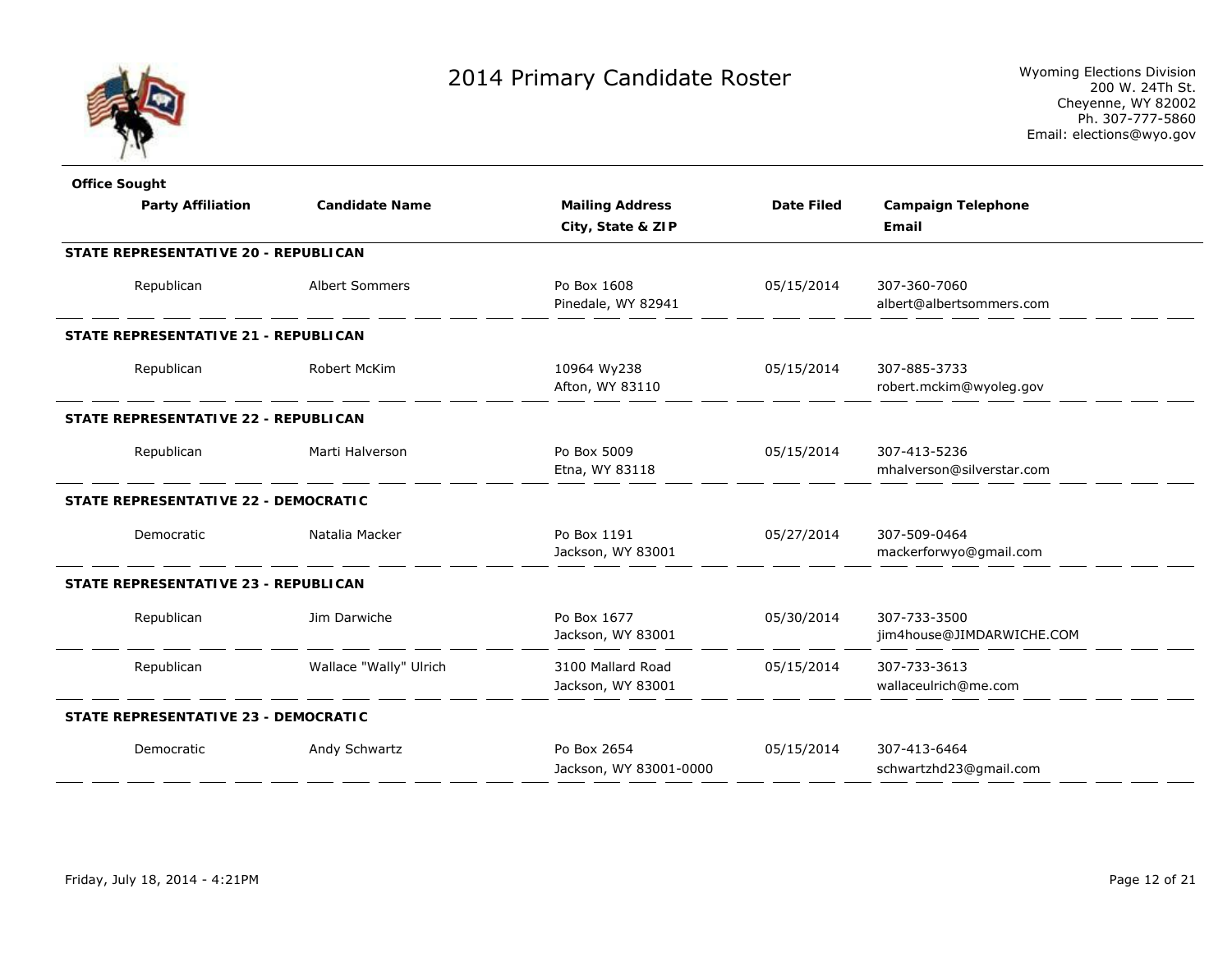

| <b>Office Sought</b>                 |                       |                        |                   |                                    |
|--------------------------------------|-----------------------|------------------------|-------------------|------------------------------------|
| <b>Party Affiliation</b>             | <b>Candidate Name</b> | <b>Mailing Address</b> | <b>Date Filed</b> | <b>Campaign Telephone</b>          |
|                                      |                       | City, State & ZIP      |                   | Email                              |
| STATE REPRESENTATIVE 24 - REPUBLICAN |                       |                        |                   |                                    |
| Republican                           | Robert (Bob) Berry    | Po Box 1076            | 05/30/2014        | 307-899-5353                       |
|                                      |                       | Cody, WY 82414         |                   | BobforHouse@Bresnan.net            |
| Republican                           | Sam Krone             | Po Box 2481            | 05/16/2014        | 307-272-0082                       |
|                                      |                       | Cody, WY 82414         |                   | samkrone@gmail.com                 |
| STATE REPRESENTATIVE 25 - REPUBLICAN |                       |                        |                   |                                    |
| Republican                           | Dan Laursen           | 478 Rd 8               | 05/30/2014        | 307-754-9805                       |
|                                      |                       | Powell, WY 82435       |                   | dlaursen@tctwest.net               |
| Republican                           | Dave Blevins          |                        | 05/15/2014        | 307-754-5281                       |
|                                      |                       |                        |                   | dhblevins@tctwest.net              |
| STATE REPRESENTATIVE 26 - REPUBLICAN |                       |                        |                   |                                    |
| Republican                           | Elaine D Harvey       | 792 Garfield Ave       | 05/27/2014        | 307-548-7866                       |
|                                      |                       | Lovell, WY 82431       |                   | harvey00@tctwest.net               |
| STATE REPRESENTATIVE 27 - REPUBLICAN |                       |                        |                   |                                    |
| Republican                           | Mike Greear           | Po Box 542             | 05/20/2014        | 307-388-3399                       |
|                                      |                       | Worland, WY 82401      |                   | mgreear@rtconnect.net              |
| STATE REPRESENTATIVE 28 - REPUBLICAN |                       |                        |                   |                                    |
| Republican                           | Nathan Winters        | 106 Mountain View Dr   | 05/15/2014        | 307-864-3690                       |
|                                      |                       | Thermopolis, WY 82443  |                   | nathanwintersforstaterep@gmail.com |
| STATE REPRESENTATIVE 29 - REPUBLICAN |                       |                        |                   |                                    |
| Republican                           | John W. Patton        | 1623 Pond View Ct      | 05/20/2014        | 307-672-2776                       |
|                                      |                       | Sheridan, WY 82801     |                   | justj@bresnan.net                  |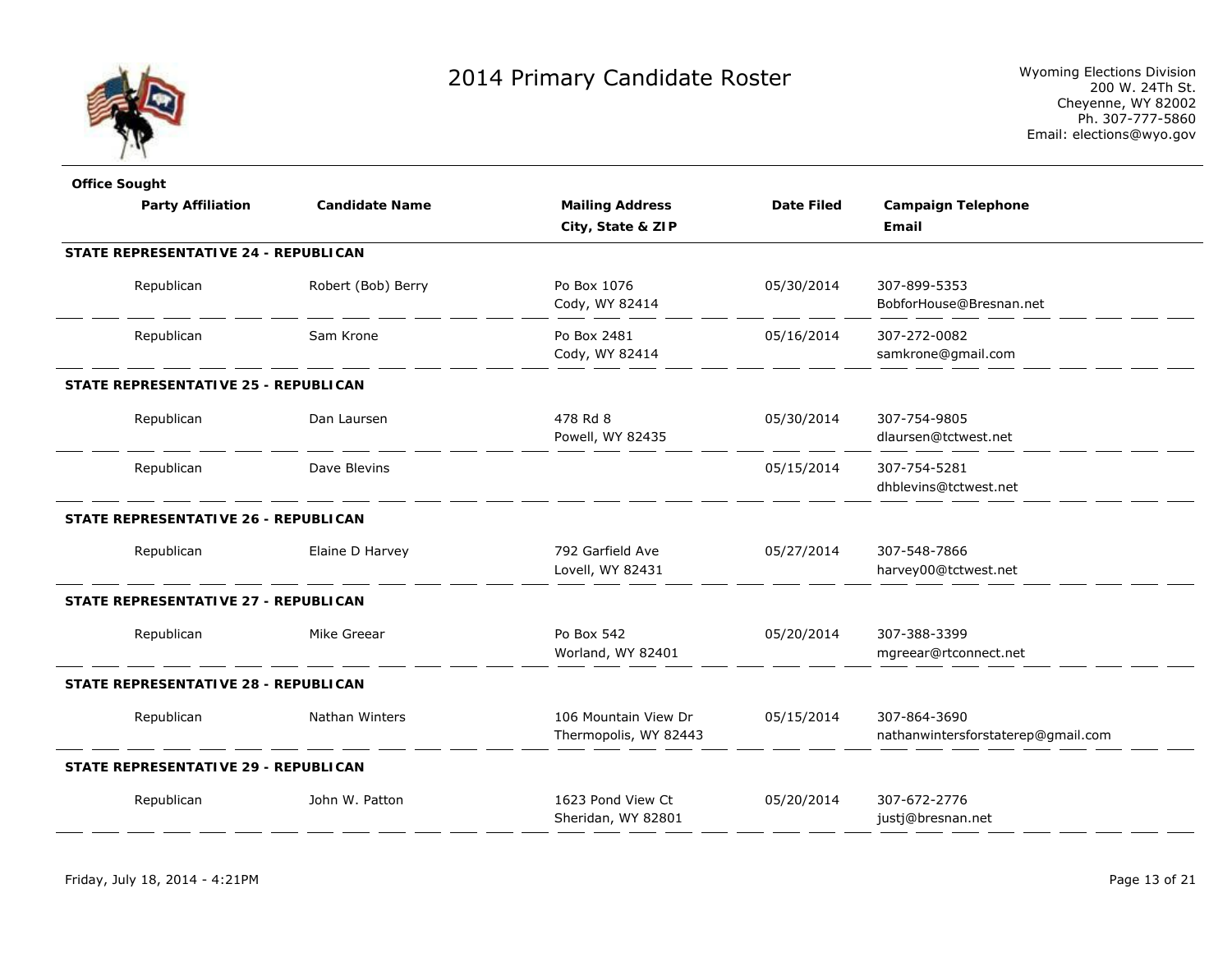

| <b>Office Sought</b>                 |                         |                          |                   |                                    |
|--------------------------------------|-------------------------|--------------------------|-------------------|------------------------------------|
| <b>Party Affiliation</b>             | <b>Candidate Name</b>   | <b>Mailing Address</b>   | <b>Date Filed</b> | <b>Campaign Telephone</b>          |
|                                      |                         | City, State & ZIP        |                   | Email                              |
| Republican                           | Ryan Mulholland         | 1831 Kennedy St          | 05/16/2014        | 307-461-6085                       |
|                                      |                         | Sheridan, WY 82801       |                   | ryan@rlmulholland.com              |
| STATE REPRESENTATIVE 30 - REPUBLICAN |                         |                          |                   |                                    |
| Republican                           | Kathy Coleman           | 1809 Edwards Dr          | 05/15/2014        | 307-751-9864                       |
|                                      |                         | Sheridan, WY 82801       |                   | kathy@wystaffing.com               |
| Republican                           | Mark Jennings           | 765 W Timberline Dr W    | 05/30/2014        | 307-461-0697                       |
|                                      |                         | Sheridan, WY 82801       |                   | electmark@markjennings.vpweb.com   |
| STATE REPRESENTATIVE 31 - REPUBLICAN |                         |                          |                   |                                    |
| Republican                           | Brenda Schladweiler     | Po Box 3337              | 05/19/2014        | 307-682-3810                       |
|                                      |                         | Gillette, WY 82717       |                   | brendaforhousedistrict31@gmail.com |
| Republican                           | Scott Clem              | 1802 Limecreek Ave       | 05/19/2014        | 307-660-7141                       |
|                                      |                         | Gillette, WY 82716       |                   | scottclem@live.com                 |
| STATE REPRESENTATIVE 31 - DEMOCRATIC |                         |                          |                   |                                    |
| Democratic                           | <b>Billy Montgomery</b> | 4105 Tepee St            | 05/16/2014        | 307-680-4650                       |
|                                      |                         | Gillette, WY 82718       |                   | b.montgomery@bresnan.net           |
| STATE REPRESENTATIVE 32 - REPUBLICAN |                         |                          |                   |                                    |
| Republican                           | Norine A Kasperik       | 664 Par Dr               | 05/15/2014        | 307-257-7875                       |
|                                      |                         | Gillette, WY 82718       |                   | nkasperik@bresnan.net              |
| STATE REPRESENTATIVE 33 - REPUBLICAN |                         |                          |                   |                                    |
| Republican                           | <b>Daniel Cardenas</b>  | Po Box 121               | 05/16/2014        | 307-240-4710                       |
|                                      |                         | Saint Stephens, WY 82524 |                   | dcardenas@cardenasforwyoming.com   |
| Republican                           | Jim Allen               | Po Box 243               | 05/15/2014        | 307-349-6784                       |
|                                      |                         | Lander, WY 82520         |                   | diamond4@wyoming.com               |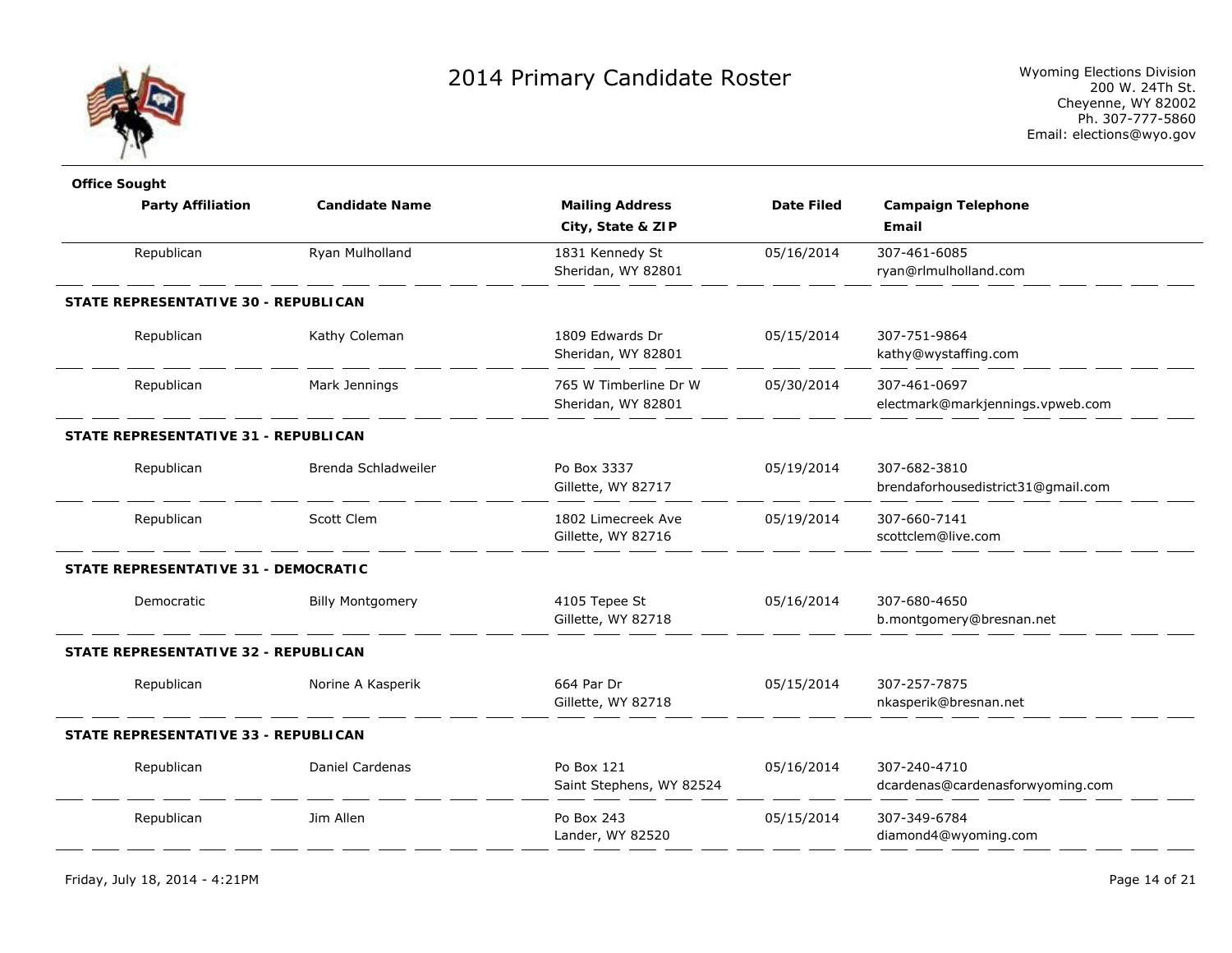

| <b>Office Sought</b>                 |                        |                                            |                   |                                              |
|--------------------------------------|------------------------|--------------------------------------------|-------------------|----------------------------------------------|
| <b>Party Affiliation</b>             | <b>Candidate Name</b>  | <b>Mailing Address</b>                     | <b>Date Filed</b> | <b>Campaign Telephone</b>                    |
|                                      |                        | City, State & ZIP                          |                   | Email                                        |
| STATE REPRESENTATIVE 33 - DEMOCRATIC |                        |                                            |                   |                                              |
| Democratic                           | Andrea Clifford        | P.O. Box 2022<br>Riverton, WY 82501        | 05/21/2014        | 307-349-6818<br>Cliffordforhouse33@gmail.com |
| Democratic                           | Wilfred J. Ferris, III | P. O. Box 1113<br>Fort Washakie, WY 82514  | 05/27/2014        | 307-840-0539<br>wjferrisiii@yahoo.com        |
| STATE REPRESENTATIVE 34 - REPUBLICAN |                        |                                            |                   |                                              |
| Republican                           | Frank Lajeunesse       | 106 Wilson Rd<br>Riverton, WY 82501        | 05/29/2014        | 307-840-3739<br>fhlajeunesse@gmail.com       |
| Republican                           | Pat L Moore            | Po Box 920<br>Dubois, WY 82513             | 05/16/2014        | 307-450-8461<br>plm@wyoming.com              |
| Republican                           | Rita Campbell          | 4 Riggs Rd<br>Shoshoni, WY 82649           | 05/15/2014        | 307-856-4725<br>ritac@wyoming.com            |
| Republican                           | Tim Salazar            | Po Box 1520<br>Dubois, WY 82513            | 05/29/2014        | 307-220-1213<br>Timsalazar@yahoo.com         |
| STATE REPRESENTATIVE 35 - REPUBLICAN |                        |                                            |                   |                                              |
| Republican                           | Ed Opella              | 1931 Elkhorn Valley Dr<br>Casper, WY 82609 | 05/15/2014        | 307-577-4001<br>e.opella@bresnan.net         |
| Republican                           | Kendell Kroeker        | Po Box 354<br>Evansville, WY 82636         | 05/15/2014        | 307-266-9691<br>kendell@kendellkroeker.com   |
| STATE REPRESENTATIVE 36 - REPUBLICAN |                        |                                            |                   |                                              |
| Republican                           | Gerald S. Gay          | 364 S Socony Pl<br>Casper, WY 82609        | 05/15/2014        | 307-265-5187<br>waynegay@bresnan.net         |
|                                      |                        |                                            |                   |                                              |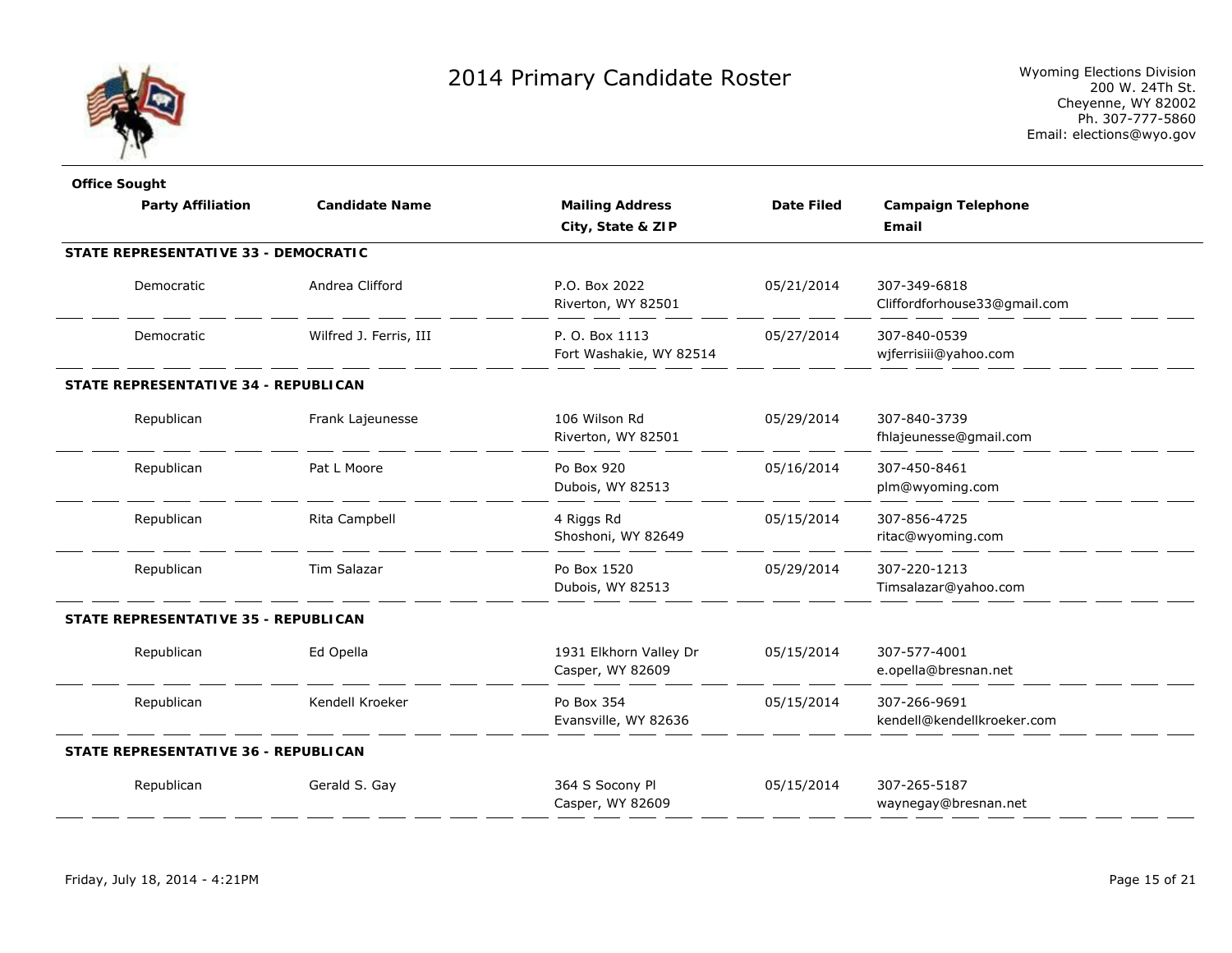

| <b>Office Sought</b>                 |                       |                                          |                   |                                              |
|--------------------------------------|-----------------------|------------------------------------------|-------------------|----------------------------------------------|
| <b>Party Affiliation</b>             | <b>Candidate Name</b> | <b>Mailing Address</b>                   | <b>Date Filed</b> | <b>Campaign Telephone</b>                    |
|                                      |                       | City, State & ZIP                        |                   | Email                                        |
| STATE REPRESENTATIVE 36 - DEMOCRATIC |                       |                                          |                   |                                              |
| Democratic                           | Eric Nelson           | 4050 Bretton Dr<br>Casper, WY 82609      | 05/19/2014        | 307-258-4894<br>ericnelsonwyo@gmail.com      |
| Democratic                           | Pam Brown             | 330 S Socony Pl<br>Casper, WY 82609      | 05/21/2014        | 307-277-4851<br>crazy4covers@live.com        |
| STATE REPRESENTATIVE 37 - REPUBLICAN |                       |                                          |                   |                                              |
| Republican                           | Gregory Flesvig       | 2957 Pheasant Dr<br>Casper, WY 82604     | 05/30/2014        | 307-215-8960<br>Gregfl@bresnan.net           |
| Republican                           | Steve Harshman        | 4286 S Moonbeam Road<br>Casper, WY 82604 | 05/15/2014        | 307-262-8075<br>HarshmanForWyoming@gmail.com |
| STATE REPRESENTATIVE 38 - REPUBLICAN |                       |                                          |                   |                                              |
| Republican                           | Tom Walters           | 14700 Hwy 220<br>Casper, WY 82604        | 05/19/2014        | 307-265-8935<br>tom.walters@reagan.com       |
| STATE REPRESENTATIVE 39 - DEMOCRATIC |                       |                                          |                   |                                              |
| Democratic                           | Stan Blake            | P.O. Box 774<br>Green River, WY 82935    | 05/16/2014        | 307-875-3779<br>wyominman@msn.com            |
| STATE REPRESENTATIVE 40 - REPUBLICAN |                       |                                          |                   |                                              |
| Republican                           | Jenny Wuerker         | Po Box 1112<br>Buffalo, WY 82834         | 05/30/2014        | 307-684-7208<br>wuerker@wyoming.com          |
| Republican                           | Mike Madden           | 63 Langdon Rd<br>Buffalo, WY 82834-0000  | 05/15/2014        | 307-684-9356<br>madden@wyoming.com           |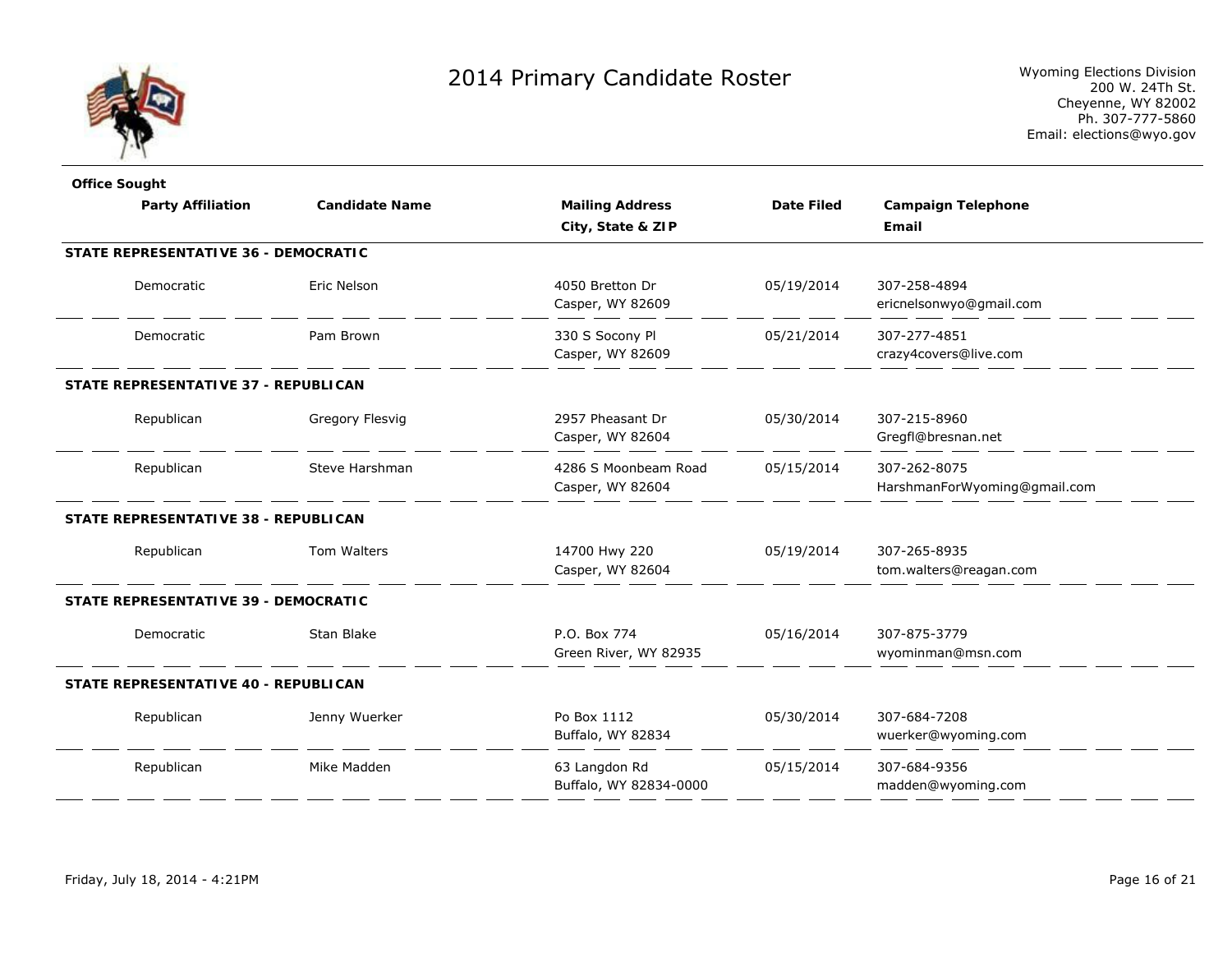

| <b>Office Sought</b> |                                             |                          |                        |                   |                                           |
|----------------------|---------------------------------------------|--------------------------|------------------------|-------------------|-------------------------------------------|
|                      | <b>Party Affiliation</b>                    | <b>Candidate Name</b>    | <b>Mailing Address</b> | <b>Date Filed</b> | <b>Campaign Telephone</b>                 |
|                      |                                             |                          | City, State & ZIP      |                   | Email                                     |
|                      | STATE REPRESENTATIVE 41 - REPUBLICAN        |                          |                        |                   |                                           |
|                      | Republican                                  | Donna Roofe              | 4104 Rawlins St        | 05/30/2014        | 307-514-2798                              |
|                      |                                             |                          | Cheyenne, WY 82001     |                   | roof614@aol.com                           |
|                      | STATE REPRESENTATIVE 41 - DEMOCRATIC        |                          |                        |                   |                                           |
|                      | Democratic                                  | Ken A. Esquibel          | 3121 Spruce Ct         | 05/15/2014        | 307-630-6096                              |
|                      |                                             |                          | Cheyenne, WY 82001     |                   | kenesquibel@kenesquibelwyhouse41.com      |
|                      | STATE REPRESENTATIVE 42 - REPUBLICAN        |                          |                        |                   |                                           |
|                      | Republican                                  | Theodore (Jim) Blackburn | 8507 Cox Rd            | 05/30/2014        | 307-514-4318                              |
|                      |                                             |                          | Cheyenne, WY 82009     |                   | blackburnforhouse42@gmail.com             |
|                      | Republican                                  | Tom Jones                | 1409 Mount Meeker Rd.  | 05/15/2014        | 307-634-2183                              |
|                      |                                             |                          | Cheyenne, WY 82009     |                   | tomjones1409@gmail.com                    |
|                      | <b>STATE REPRESENTATIVE 42 - DEMOCRATIC</b> |                          |                        |                   |                                           |
|                      | Democratic                                  | Gary L. Datus            | 10004 E Milliron Rd    | 05/30/2014        | 307-637-8554                              |
|                      |                                             |                          | Cheyenne, WY 82009     |                   | teach1@sisna.com                          |
|                      | STATE REPRESENTATIVE 43 - REPUBLICAN        |                          |                        |                   |                                           |
|                      | Republican                                  | <b>Bill Henderson</b>    | Po Box 20877           | 05/30/2014        | 307-275-6760                              |
|                      |                                             |                          | Cheyenne, WY 82003     |                   | billhenderson forstatehouse43@charter.net |
|                      | Republican                                  | Dan Zwonitzer            | 521 Cottonwood Dr      | 05/15/2014        | 307-214-7826                              |
|                      |                                             |                          | Cheyenne, WY 82001     |                   | dzwonitzer@wyoming.com                    |
|                      | STATE REPRESENTATIVE 44 - DEMOCRATIC        |                          |                        |                   |                                           |
|                      | Democratic                                  | James W. Byrd            | 2511 Snyder Ave        | 05/16/2014        | 307-514-5282                              |
|                      |                                             |                          | Cheyenne, WY 82001     |                   | jbyrd@wyoming.com                         |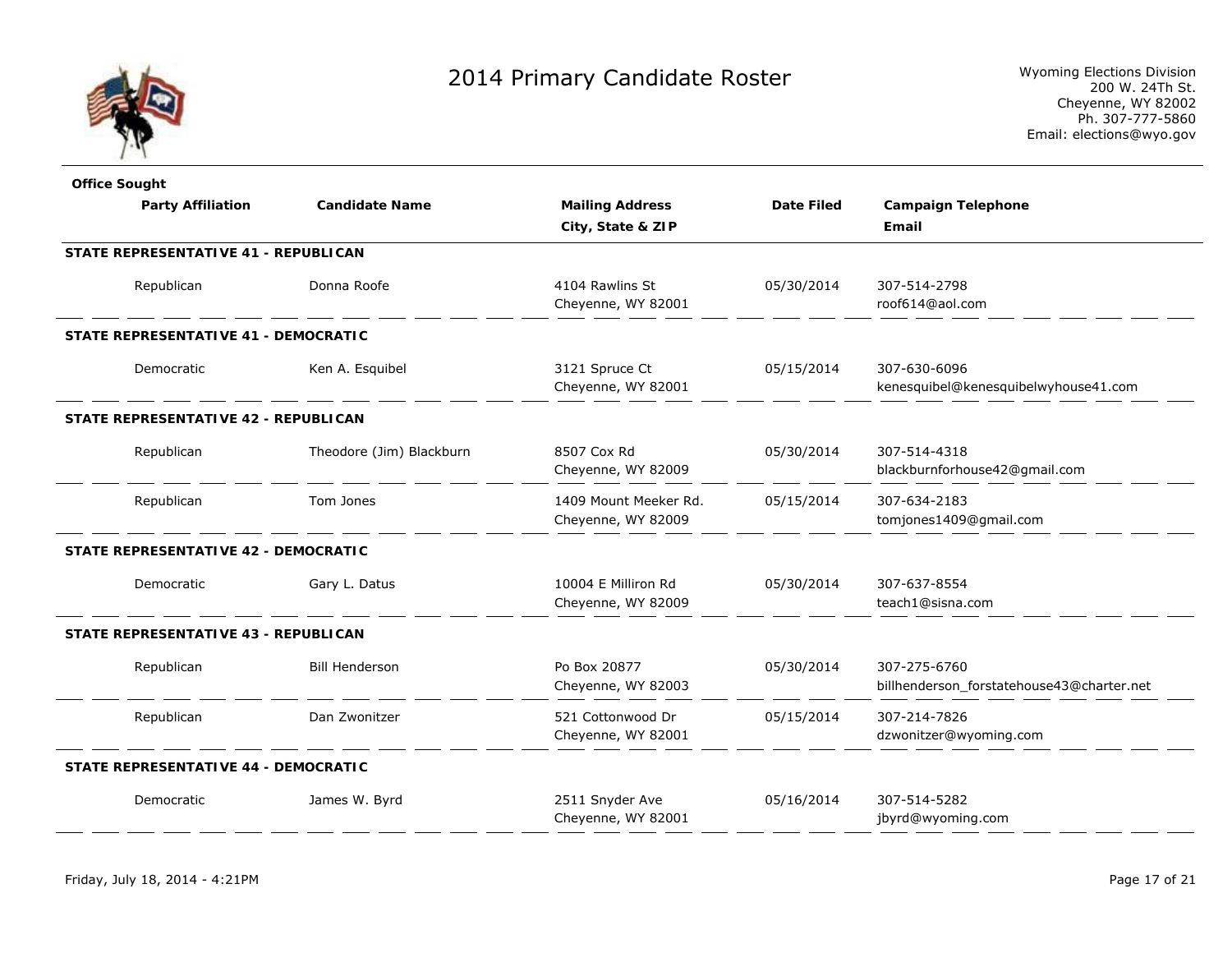

| <b>Office Sought</b>                        |                       |                                           |                   |                                                |
|---------------------------------------------|-----------------------|-------------------------------------------|-------------------|------------------------------------------------|
| <b>Party Affiliation</b>                    | <b>Candidate Name</b> | <b>Mailing Address</b>                    | <b>Date Filed</b> | <b>Campaign Telephone</b>                      |
|                                             |                       | City, State & ZIP                         |                   | Email                                          |
| <b>STATE REPRESENTATIVE 45 - REPUBLICAN</b> |                       |                                           |                   |                                                |
| Republican                                  | Charles (C.J.) Young  | 623 E University Ave<br>Laramie, WY 82072 | 05/29/2014        | 307-321-1501<br>charles.young.II@gmail.com     |
| STATE REPRESENTATIVE 45 - DEMOCRATIC        |                       |                                           |                   |                                                |
| Democratic                                  | Charles F. Pelkey     | 609 S 5th St<br>Laramie, WY 82070         | 05/15/2014        | 307-214-2975<br>Charles@Pelkey.com             |
| STATE REPRESENTATIVE 46 - REPUBLICAN        |                       |                                           |                   |                                                |
| Republican                                  | Glenn Moniz           | Po Box 784<br>Laramie, WY 82073           | 05/15/2014        | 307-745-4711<br>gmoniz@bresnan.net             |
| STATE REPRESENTATIVE 46 - DEMOCRATIC        |                       |                                           |                   |                                                |
| Democratic                                  | Mike Selmer           | 1705 Shetland Dr<br>Laramie, WY 82070     | 05/15/2014        | 307-343-5972<br>mpsfamily@gmail.com            |
| STATE REPRESENTATIVE 47 - REPUBLICAN        |                       |                                           |                   |                                                |
| Republican                                  | Jerry Paxton          | Po Box 692<br>Encampment, WY 82325        | 05/15/2014        | 307-327-5373<br>jpaxton@union-tel.com          |
| Republican                                  | Julie McCallister     | Po Box 187<br>Rock River, WY 82083        | 05/29/2014        | 307-343-3663<br>juliemccallister47@hotmail.com |
| <b>STATE REPRESENTATIVE 48 - REPUBLICAN</b> |                       |                                           |                   |                                                |
| Republican                                  | Mark Baker            | Po Box 3266<br>Rock Springs, WY 82901     | 05/15/2014        | 307-371-5113<br>markforcongress@hotmail.com    |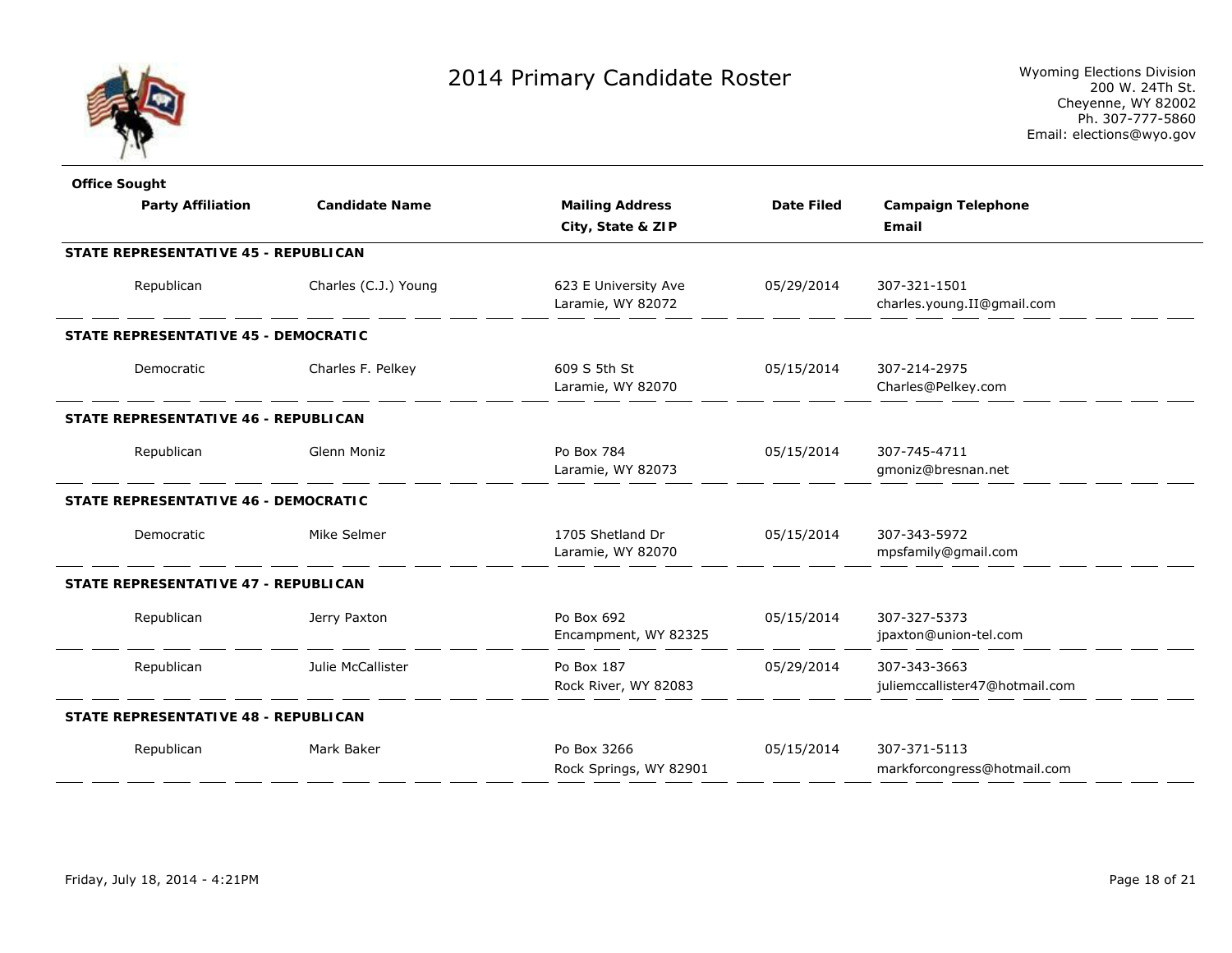

| <b>Office Sought</b>                        |                       |                        |                   |                           |
|---------------------------------------------|-----------------------|------------------------|-------------------|---------------------------|
| <b>Party Affiliation</b>                    | <b>Candidate Name</b> | <b>Mailing Address</b> | <b>Date Filed</b> | <b>Campaign Telephone</b> |
|                                             |                       | City, State & ZIP      |                   | Email                     |
| STATE REPRESENTATIVE 48 - DEMOCRATIC        |                       |                        |                   |                           |
| Democratic                                  | Joe Barbuto           | Po Box 1198            | 05/15/2014        | 307-389-3590              |
|                                             |                       | Rock Springs, WY 82901 |                   | jbarbuto@wyoming.com      |
| STATE REPRESENTATIVE 49 - REPUBLICAN        |                       |                        |                   |                           |
| Republican                                  | Garry C. Piiparinen   | 112 Freedom Dr         | 05/15/2014        | 307-677-5222              |
|                                             |                       | Evanston, WY 82930     |                   | piiparin@msn.com          |
| Republican                                  | Rick O'Driscoll       | 150 Aspen Grove Dr W   | 05/30/2014        | 307-679-1383              |
|                                             |                       | Evanston, WY 82930     |                   | rick_reo@yahoo.com        |
| <b>STATE REPRESENTATIVE 49 - DEMOCRATIC</b> |                       |                        |                   |                           |
| Democratic                                  | Larissa Sneider       | 209 Main St            | 05/15/2014        | 307-679-9117              |
|                                             |                       | Evanston, WY 82930     |                   | Isneider@live.com         |
| STATE REPRESENTATIVE 50 - REPUBLICAN        |                       |                        |                   |                           |
| Republican                                  | Charles M. Cloud      | 901 16th St            | 05/30/2014        | 307-250-2146              |
|                                             |                       | Cody, WY 82414         |                   | politicalcowboy@ymail.com |
| Republican                                  | David Northrup        |                        | 05/15/2014        | 307-272-0617              |
|                                             |                       |                        |                   | danorthrup@tritel.net     |
| STATE REPRESENTATIVE 51 - REPUBLICAN        |                       |                        |                   |                           |
| Republican                                  | Rosie Berger          | Po Box 275             | 05/15/2014        | 307-672-7600              |
|                                             |                       | Big Horn, WY 82833     |                   | rmberger@q.com            |
| STATE REPRESENTATIVE 52 - REPUBLICAN        |                       |                        |                   |                           |
| Republican                                  | <b>Troy Mader</b>     | 12702 N Hwy 59         | 05/15/2014        | 307-686-3606              |
|                                             |                       | Gillette, WY 82716     |                   | legislativeride@gmail.com |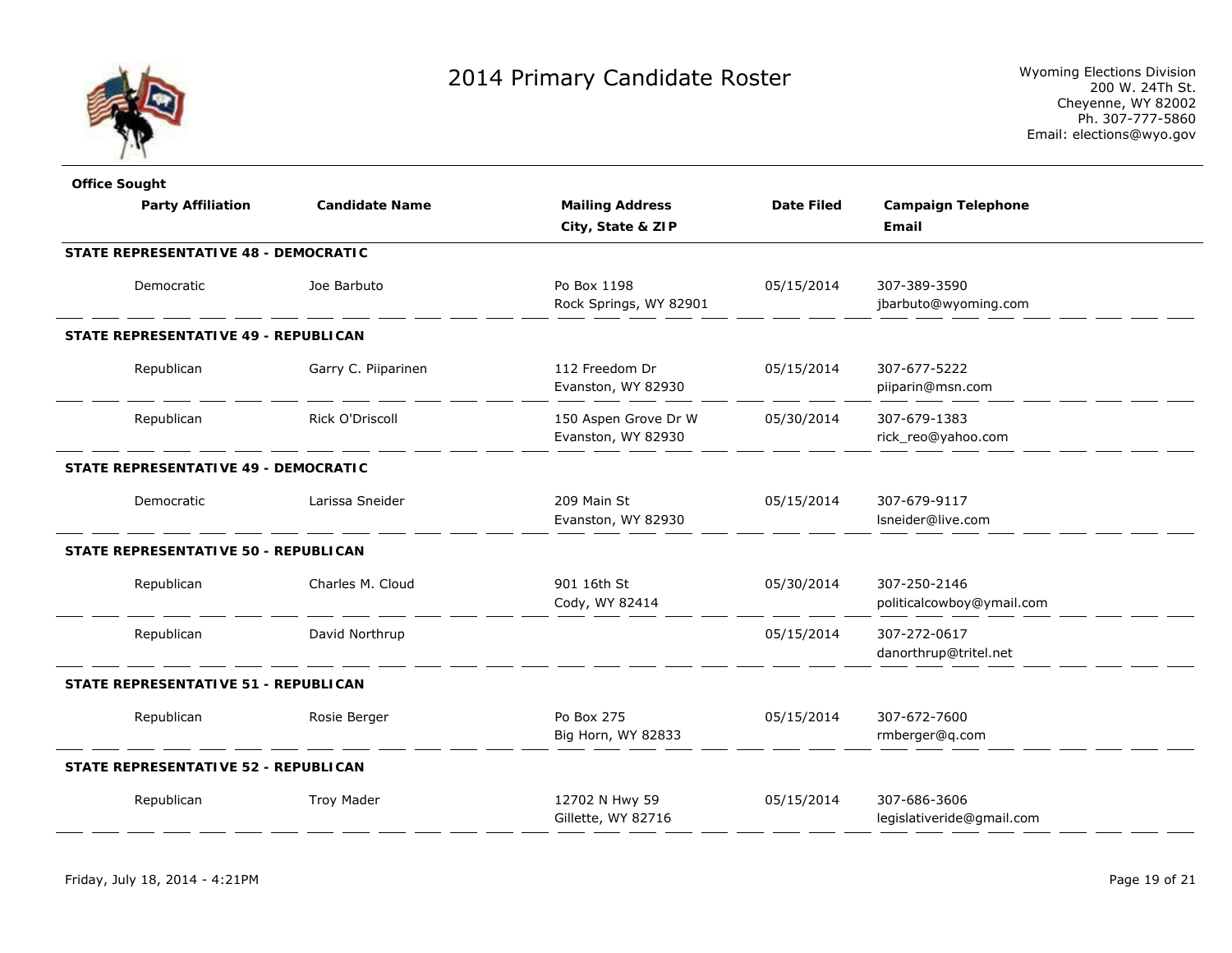

| <b>Office Sought</b>                 |                        |                        |                   |                            |  |
|--------------------------------------|------------------------|------------------------|-------------------|----------------------------|--|
| <b>Party Affiliation</b>             | <b>Candidate Name</b>  | <b>Mailing Address</b> | <b>Date Filed</b> | <b>Campaign Telephone</b>  |  |
|                                      |                        | City, State & ZIP      |                   | Email                      |  |
| Republican                           | William (Bill) Pownall | Po Box 273             | 05/27/2014        | 307-682-4148               |  |
|                                      |                        | Gillette, WY 82717     |                   | bpownall@wbaccess.net      |  |
| STATE REPRESENTATIVE 53 - REPUBLICAN |                        |                        |                   |                            |  |
| Republican                           | Christopher R. Knapp   | 1134 E 12th St         | 05/15/2014        | 307-686-6313               |  |
|                                      |                        | Gillette, WY 82716     |                   | copychris@vcn.com          |  |
| Republican                           | Roy Edwards            | 205 East Sunset Dr     | 05/15/2014        | 307-682-4131               |  |
|                                      |                        | Gillette, WY 82716     |                   | redwards@vcn.com           |  |
| STATE REPRESENTATIVE 54 - REPUBLICAN |                        |                        |                   |                            |  |
| Republican                           | Lloyd Charles Larsen   | 1076 S 2nd St          | 05/15/2014        | 307-332-6931               |  |
|                                      |                        | Lander, WY 82520       |                   | lloydlarsen@wyoming.com    |  |
| STATE REPRESENTATIVE 55 - REPUBLICAN |                        |                        |                   |                            |  |
| Republican                           | David R. Miller        | 131 Davis Ln           | 05/15/2014        | 307-857-5789               |  |
|                                      |                        | Riverton, WY 82501     |                   | davidmiller@wyoming.com    |  |
| STATE REPRESENTATIVE 56 - REPUBLICAN |                        |                        |                   |                            |  |
| Republican                           | Tim Stubson            | 1645 S Chestnut St     | 05/15/2014        | 307-259-7840               |  |
|                                      |                        | Casper, WY 82601       |                   | tstubson@crowleyfleck.com  |  |
| STATE REPRESENTATIVE 57 - REPUBLICAN |                        |                        |                   |                            |  |
| Republican                           | Chuck Gray             | Po Box 51842           | 05/28/2014        | 307-251-1372               |  |
|                                      |                        | Casper, WY 82605       |                   | chuckgray@grayforhouse.com |  |
| Republican                           | Thomas A. Lockhart     | 770 E 12th St          | 05/15/2014        | 307-472-4116               |  |
|                                      |                        | Casper, WY 82601       |                   | tlockh1617@aol.com         |  |